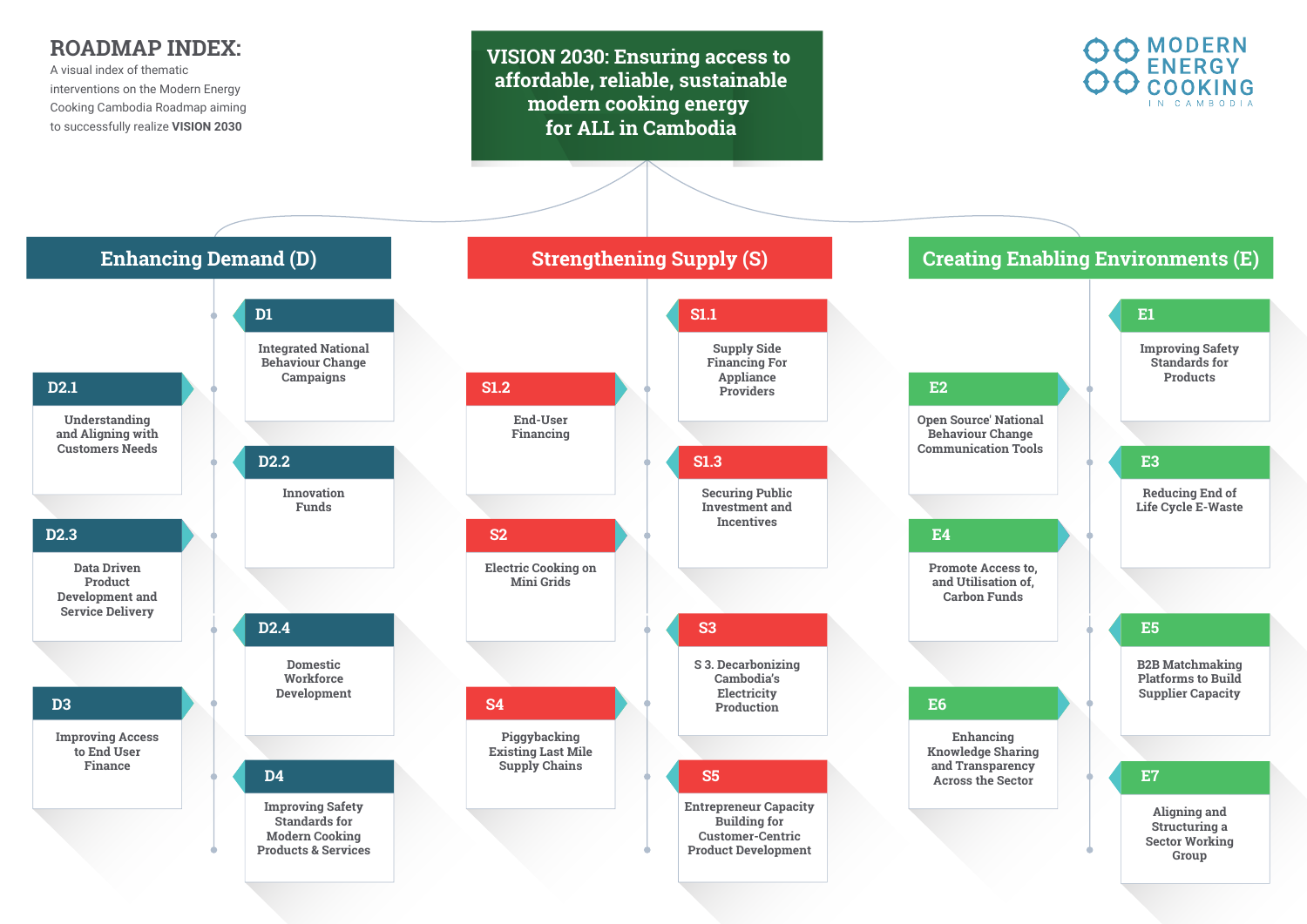## **ROADMAP GLOSSARY:**

An index of acronyms and terminology on the Modern Energy Cooking Cambodia Roadmap

| Asian Development Bank                                   | <b>MME</b>  | Ministry of Mines and Energy              |
|----------------------------------------------------------|-------------|-------------------------------------------|
| Agence Français de Développment                          | <b>MoE</b>  | Ministry of Environment                   |
| <b>Clean Cooking Alliance</b>                            | <b>MRD</b>  | Ministry of Rural Development             |
| Cambodia Clean Cooking Champions                         | <b>NIS</b>  | National Institute of Standards, und      |
| including iDE, SNV, UNDP, Geres, and                     | <b>PFAN</b> | <b>Private Financing Advisory Network</b> |
| a number of sector stakeholders                          | <b>PPP</b>  | Public-Private-Partnership                |
| Commune Council for Women and Children                   | <b>RBF</b>  | <b>Results Based Financing</b>            |
| <b>Development Partner</b>                               | <b>REEs</b> | <b>Rural Electrification Enterprises</b>  |
| Electricity Authority of Cambodia, under MME             | <b>RUPP</b> | Royal University of Phnom Penh            |
| Used interchangeably with electric cooking               | <b>SBCC</b> | Social and Behaviour Change Comn          |
| Electricité du Cambodge, under MME                       | <b>SMEs</b> | <b>Small and Medium Enterprises</b>       |
| <b>Electric Vehicle</b>                                  | <b>WASH</b> | Water, Sanitation and Hygiene             |
| <b>Financial Institution</b>                             |             |                                           |
| International Standardisation Certification              |             |                                           |
| Institute of Technology of Cambodia, university          |             |                                           |
|                                                          |             |                                           |
| Gas and Electricity based cooking solutions              |             |                                           |
| Ministry of Economy and Finance                          |             |                                           |
| <b>Micro-Finance Institution</b>                         |             |                                           |
| Ministry of Industry, Science, Technology and Innovation |             |                                           |
|                                                          |             |                                           |



der MISTI

s, impact investment in green sectors

munication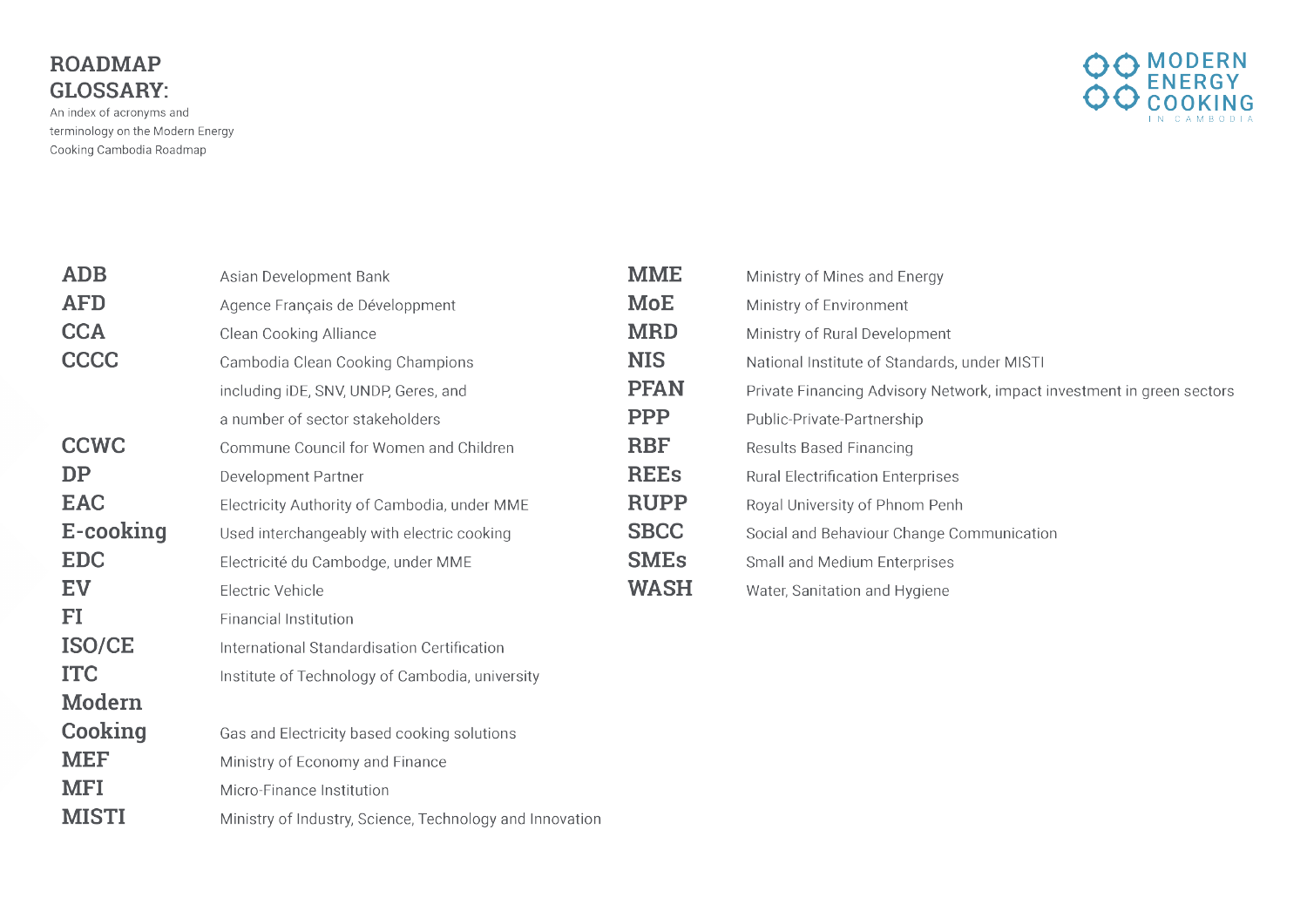**A targeted and consistent SBCC campaigns across national, provincial, district, commune and village implementers boost awareness of the unclean cooking impacts, generate behavior change to modern cooking and establish clean cooking as aspirational** 

7. Funding is mobilised for a

multichannel collective SBCC campaign implementation, multiple actors with proper implementation capacity

are invited to partner on

the implementation

8. Communities where Open

Defecation Free (ODF) SBCC delivery mechanisms were established are targeted for clean cooking campaigns

to leverage existing successes

and social networks

6. An open source SBCC campaign is developed, disseminated and mainstreamed which leverages the best practice from SBCC implementers 9. Clean cooking messaging is integrated into SBCC campaigns focused on WASH and Nutrition

10. A clean cooking village awards to celebrate early adopters uptaking clean cooking solutions is established

11. SBCC implementers who use the SBCC toolkits continuously share learnings and experience on campaign delivery and implementation through regular meetups or sharing sessions

# **Deploying Integrated National Behaviour Change Campaigns**

#### **D 1. Integrated National Behaviour Change Campaigns**

Multiple SBCC implementers are promoting the benefits of cooking with modern cooking solutions. Some messages, approaches and tools are highly effective, but they are used only by a handful of implementers. There is an opportunity to align sector efforts through an integrated behavior change campaign featuring a common strategy and messaging. This will influence the transition to modern cooking on a large scale.

#### **Why is this important?**

1. Organisations engaged in SBCC develop a cohesive SBCC strategy, including strategies to market clean cooking as a more aspirational cooking experience compared to biomass fuels

2. SBCC implementers prioritize the most effective SBCC and mass-marketing approaches

3, Stakeholder mapping of actors involved in the COVID-19 SBCC is created

4. Successes and lessons learnt from the COVID-19 campaigns in Cambodia are distilled and provided as guidance for the Clean Cooking sector

5. Leveraging the lessons learned from the COVID-19 campaigns, sources of financing for mass SBCC related to respiratory diseases and public health are identified

#### *IMMEDIATE WINS*

#### *SHORT TERM ACTIONS*

*MEDIUM TERM ACTIONS*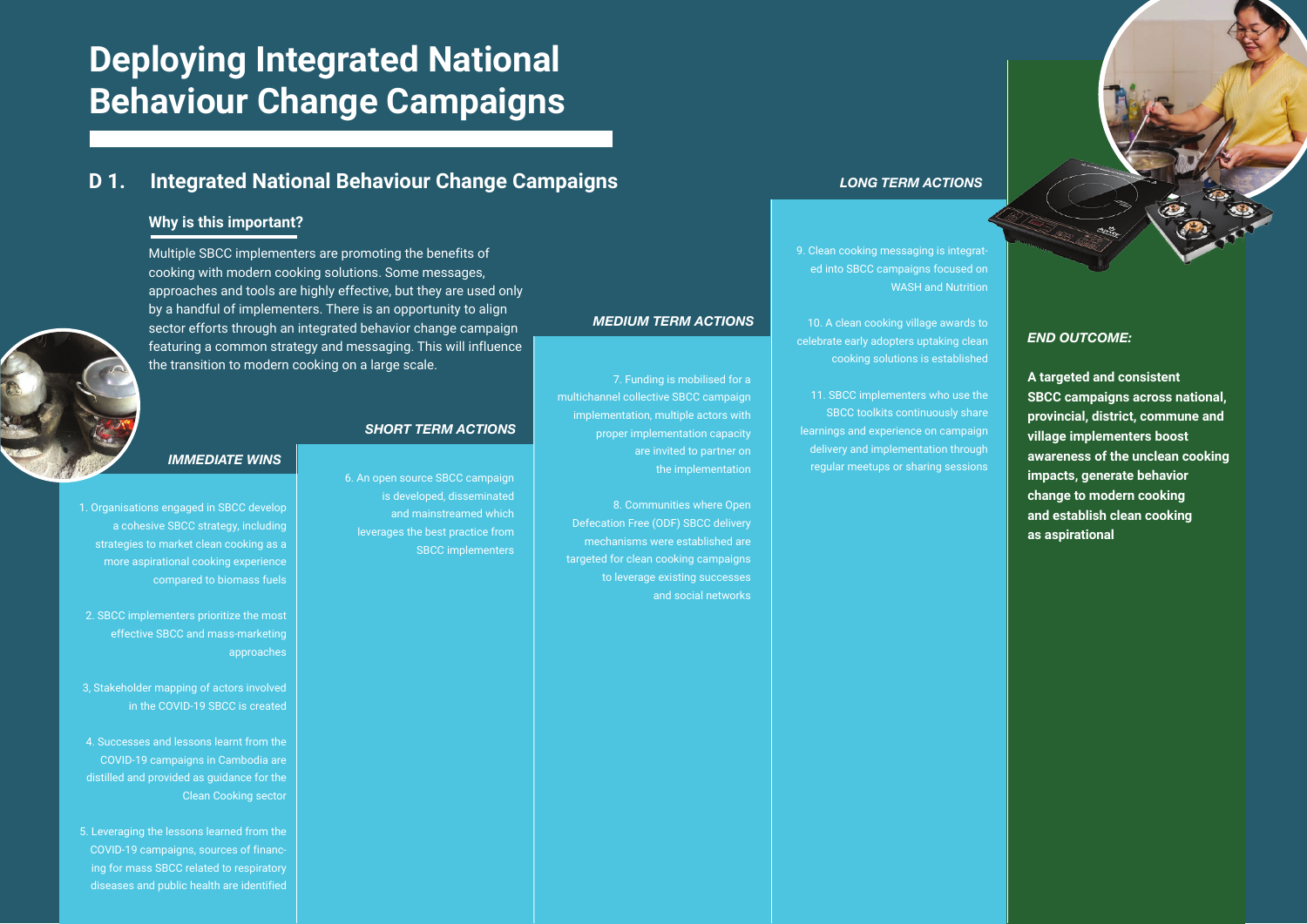## **D 2.1. Understanding Customer Needs and Aligning the Sector Closer to them**

#### **Why is this important?**

## **Developing Customer Centric Products**

Policy and supply side actors are missing an in depth understanding of customer needs and expectations. Reaching product-market fit is crucial to scaling up modern cooking.

1. A sector wide assessment of current gaps in achieving product-market fit of LPG and Electric cooking products is published, this enabling stakeholders to identify pathways to address these gaps 2. Purchasing recommendations for the right products that match Cambodian cooking culture and market demand (present or future), are developed and disseminated



3. International manufacturers have access to local market information and tailor their technologies accordingly

4. End-users are engaged in the design

and development of products

5. Import tariff incentives are introduced, enabling international manufacturers to readily test and adjust product lines to local consumers

#### *IMMEDIATE WINS*



*MEDIUM TERM ACTIONS*

#### *LONG TERM ACTIONS*

#### *END OUTCOME:*

**Suppliers are aligned with customer needs and are able to market convenient, safe, energy efficient, aspirational and cost-effective modern cooking products, boosting demand for these products**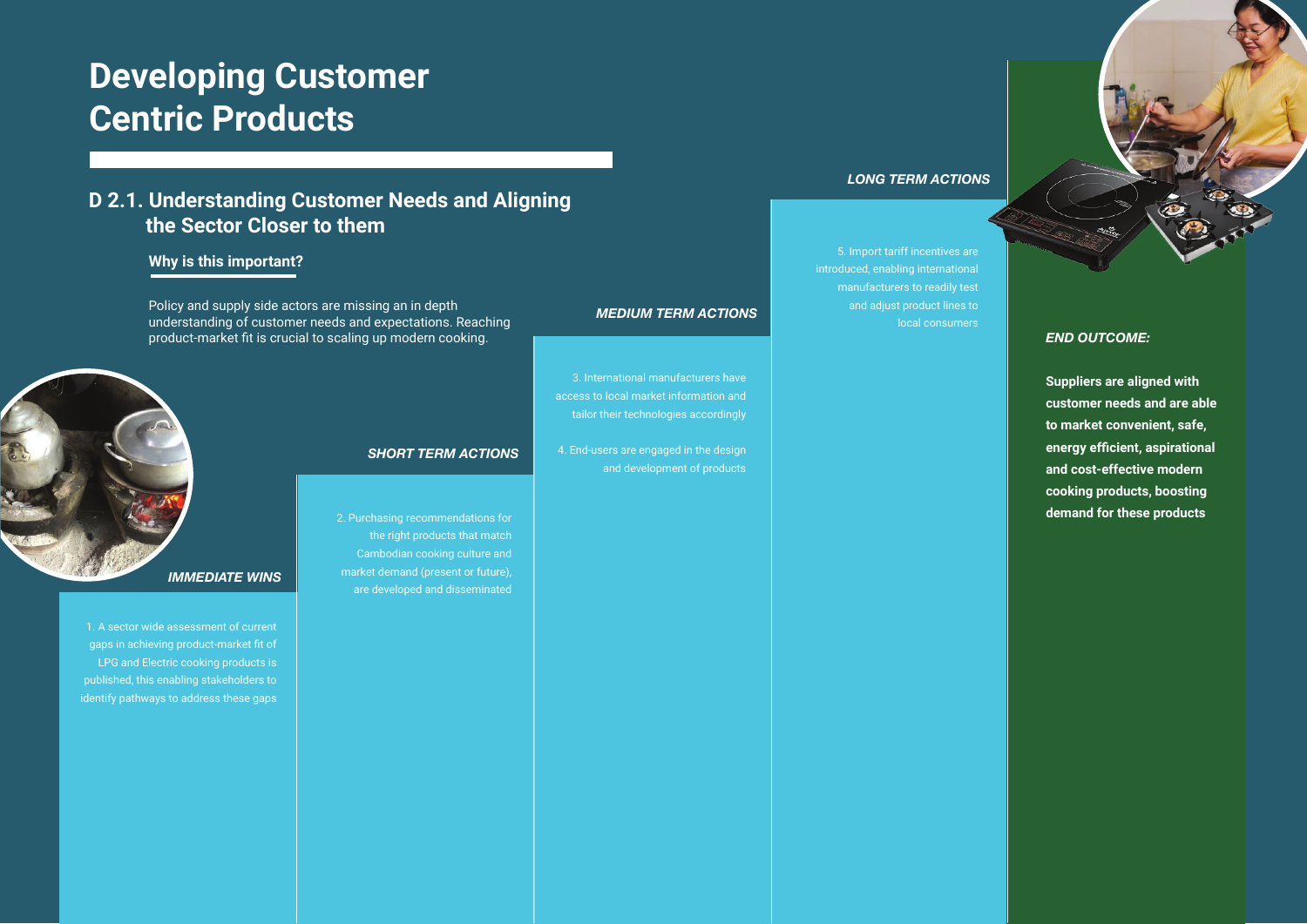## **D 2.2. Innovation Funds**

#### **Why is this important?**

*END OUTCOME:*

**Cambodian domestic research and development capacity in modern cooking is strengthened, enabling the creation of a next generation suite of culturally relevant and market competitive cooking slutions which meets future consumer needs**

1. An Innovation Fund concept is developed focusing on procurement and development of clean cooking products and projects

2. Investments in R&D projects lead to new innovations in efficient cooking stoves and fuels

3. Initial Innovation Fund is rolled out with a focus on procurement and adaptation of regional and international product lines 4. Innovation Fund grows, and its focus is expanded to include domestic producers, to boost localisation of products



#### *SHORT TERM ACTIONS*

#### *MEDIUM TERM ACTIONS*

#### *LONG TERM ACTIONS*

## **Developing Customer Centric Products**

Currently cooking products in Cambodia are not locally manufactured. This leads to multiple manufacturing, shipping and supply chain dependencies which increase cost to customers. Boosting supplier access to innovation funds will pave the way for developing local (or regional), affordable products.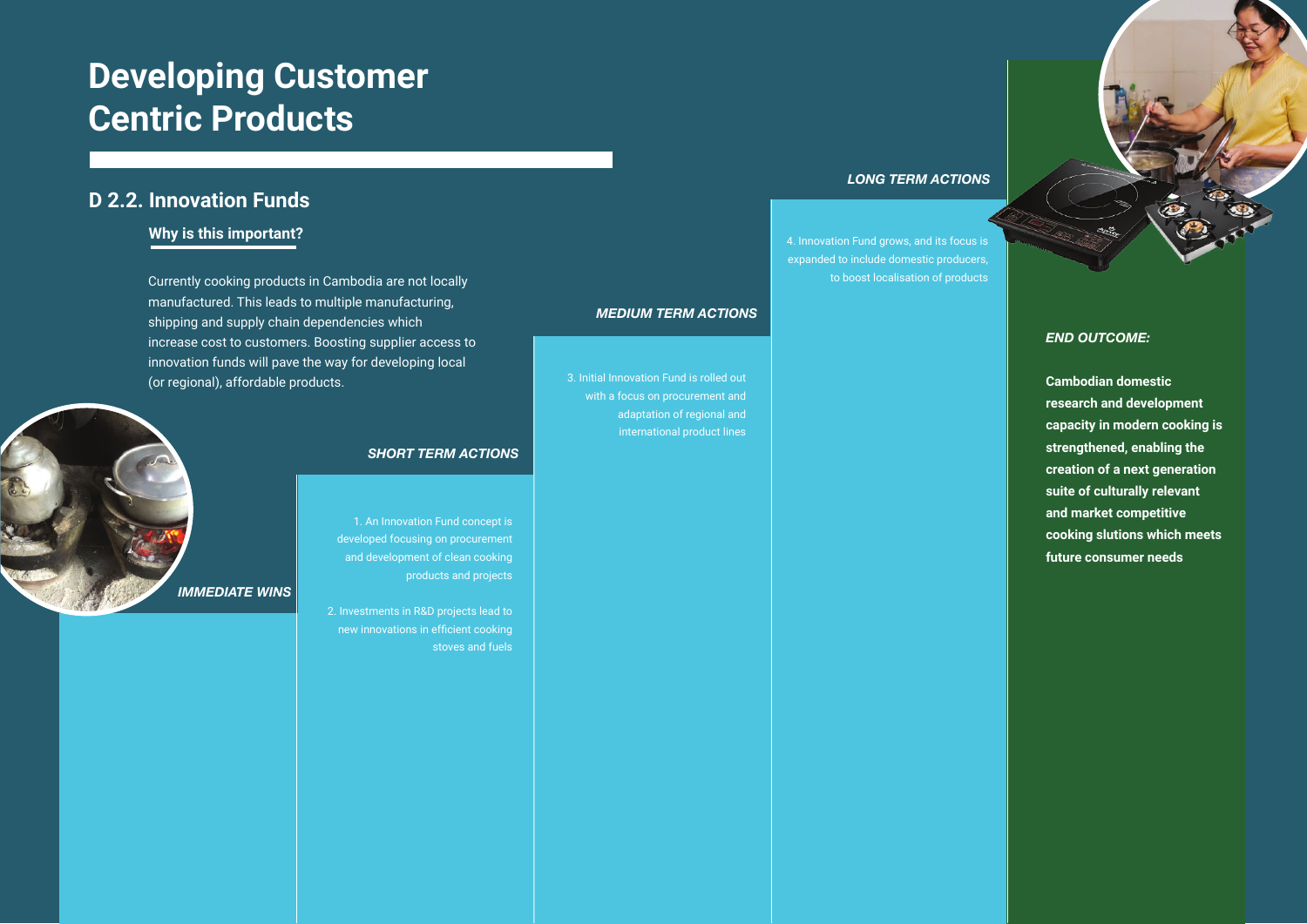#### **Why is this important?**

1. A data analytics plan to track. analyse and distill consumer trends, and inform sector interventions is developed

2. A modern cooking consumer trends report is commissioned to share knowledge on future customer cooking preferences, new products and their most desirable functions to Cambodian customers.

3. Business process (sales and marketing) data from different suppliers is aggregated into a common database to build evidence of successful approaches to drive adoption

4. A sector workshop sharing key findings and trends in modern cooking helps suppliers assess their priorities for research and development of new products, or product supply chain

> management for sourcing new/existing products.

5. Data analytics and reporting expands it's scope to communicate socio-ecological benefits related to uptake of clean cooking

#### *END OUTCOME:*

**The sector is a 'Learning Sector' which operates collectively in an evidence based manner, opening up new avenues of financing based on socio-ecological benefits, and accelerating progress due to analysis and dissemination of market trends** 

## *IMMEDIATE WINS*

#### *SHORT TERM ACTIONS*

*MEDIUM TERM ACTIONS*

#### *LONG TERM ACTIONS*

## **Developing Customer Centric Products**

Organizations implementing clean cooking programs miss the opportunity to combine their research across their different programs, to drive research and development of new products

## **D 2.3. Data Driven Product Development and Service Delivery**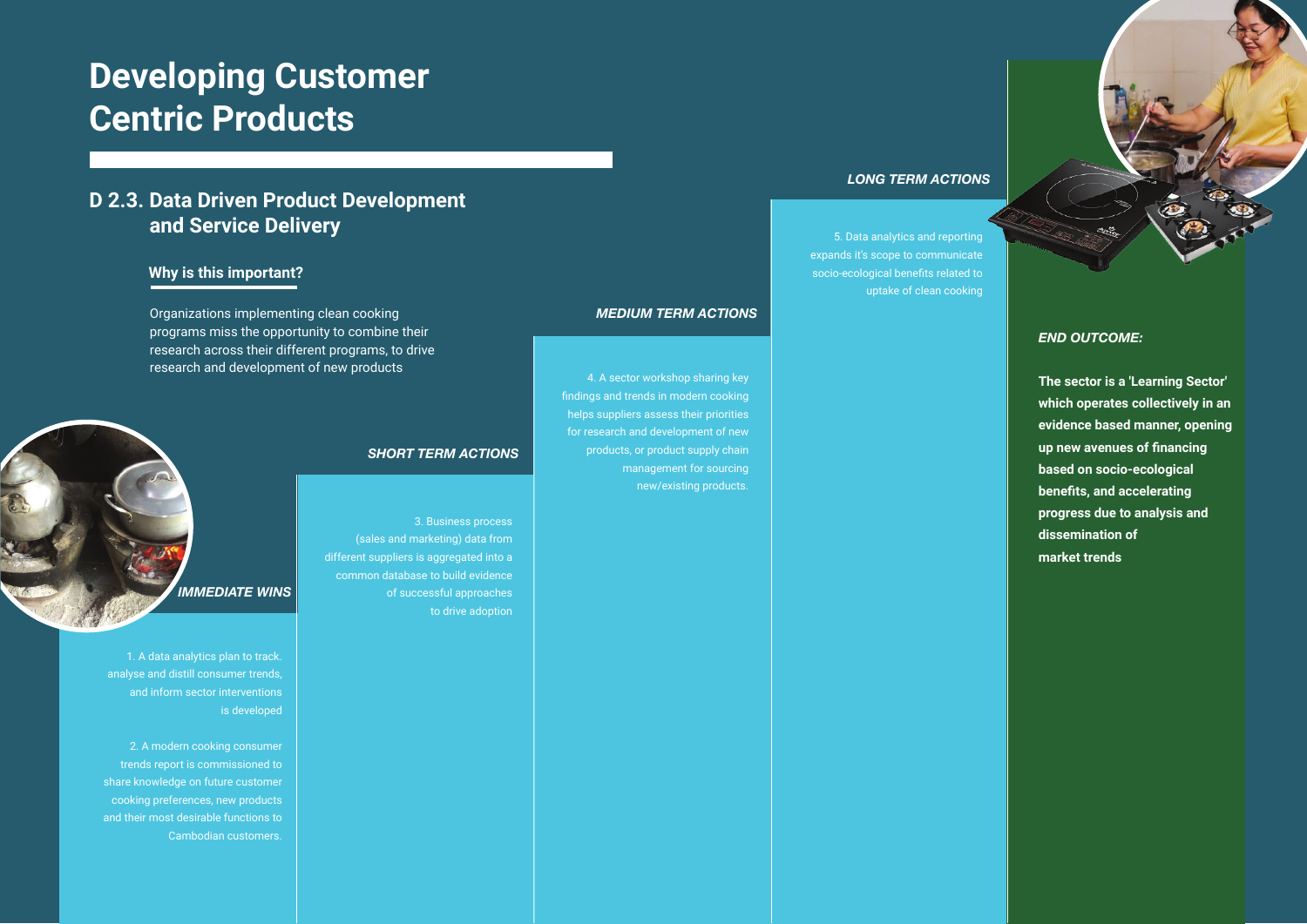#### **D 2.4. Domestic Workforce Development**

#### **Why is this important?**

# **Developing Customer Centric Products**

To boost Cambodia's capacity to transition from low-value product creation to high-value product development, the domestic workforce will need investments in building workforce knowledge and capacity to produce or assemble high quality modern cooking appliances

#### *END OUTCOME:*

**A skilled domestic workforce develops high quality domestic parts manufacturing, assembly lines, and products, facilitating access to a suite of cost-effective, localised products, whilst also creating new jobs**

1. A landscape analysis of the current appliance/stoves manufacturing capacity in Cambodia is commissioned. Pathways to facilitate the transition from low value to high value production emerge from the analysis

2. A stakeholder mapping of the emerging domestic production sector helps highlight the most valuable technology developers/ innovators in the field

3. Strategic partnerships are forged between key actors in the technology and engineering ecosystem in Cambodia

4. The clean cooking sector collaborates with MISTI to provide inputs on the R&D and Domestic Innovation Sub-Decree, to create alignment between multiple stakeholders

5. Tailored workforce up-skilling programs are developed in collaboration with government, private and public sector to boost local manufacturing or assembly of modern cooking products

6. Financing is allocated to human resource (HR) capacity development programs using Clean Cooking sector financing

# *IMMEDIATE WINS*

#### *SHORT TERM ACTIONS*

#### *MEDIUM TERM ACTIONS*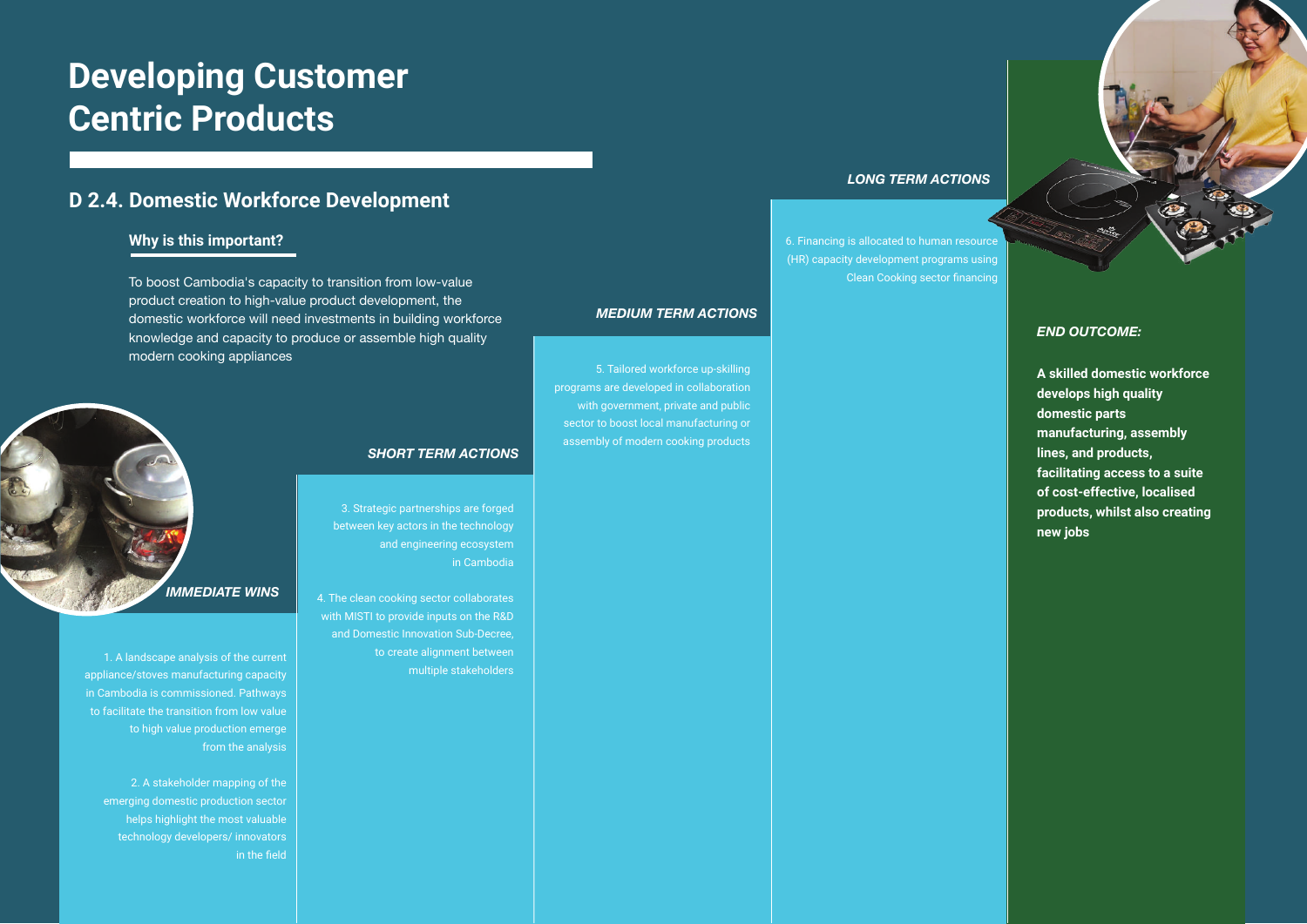**Consumers can access high quality end-user financing, boosting affordability and demand for aspirational products, and accelerating** 

is disseminated to consumers

7. Consumer awareness campaigns promoting the benefits of payments models such as PAYGO and e-commerce are conducted

8. Partnerships are developed to explore the potential of IoT (Internet of Things) enabled metering for 15 kg LPG tanks, to introduce flexible payments for safer LPG products

1. Best practices and insights emerging from formal and informal end-user financing are distilled and disseminated

2. A report highlighting the different options for bundling modern cooking product finance with existing financial products exists to guide the sector

3. A map exists of the potential financing instruments, including loans, installments, guarantees, insurance, for clean cooking products, cooking wares, and installation

 4. A map exists of the formal products and services available, and the informal financing practices (i.e. use of 220g LPG canisters as an informal installment implement)

6. Information about end-user financing **uptake in Cambodia** 14. An IoT enabled meter exists for 15kg LPG tanks, breaking the up front affordability barrier for larger tanks, leveraging innovations in PAYGO LPG done abroad

5. A map of all of the safe clean cooking products exists, and is disseminated to FIs to guide their financing interventions, and ensure the sector is not financing unsafe products

9. Financing organisations provide financing for clean cooking as part of their suite of end-user financing products

10. Mapping of all financers working in

clean cooking is developed

and disseminated

11. Subsidies and installments exist to break the affordability barrier for households which cannot afford products without assistance

12. Clean cooking implementers and financers partner to develop a range of end-user finance options in clean cooking

13. Technology providers provide consumer finance, digital marketing and e-commerce, to facilitate awareness and ease of purchase

# **Improving Access to End User Finance for Future Customers**

#### **D 3. Improving access to end user finance**

End-user financing, especially the provision of installment plans, has been linked with triggering a significant uptake in modern cooking products. However, the available options for end-user finance in modern cooking are currently underdeveloped. Implementing strategies to boost uptake of diverse financing options on the supplier side will result in greater demand and uptake of modern cooking products.

#### **Why is this important?**

#### *IMMEDIATE WINS*

#### *SHORT TERM ACTIONS*

*MEDIUM TERM ACTIONS*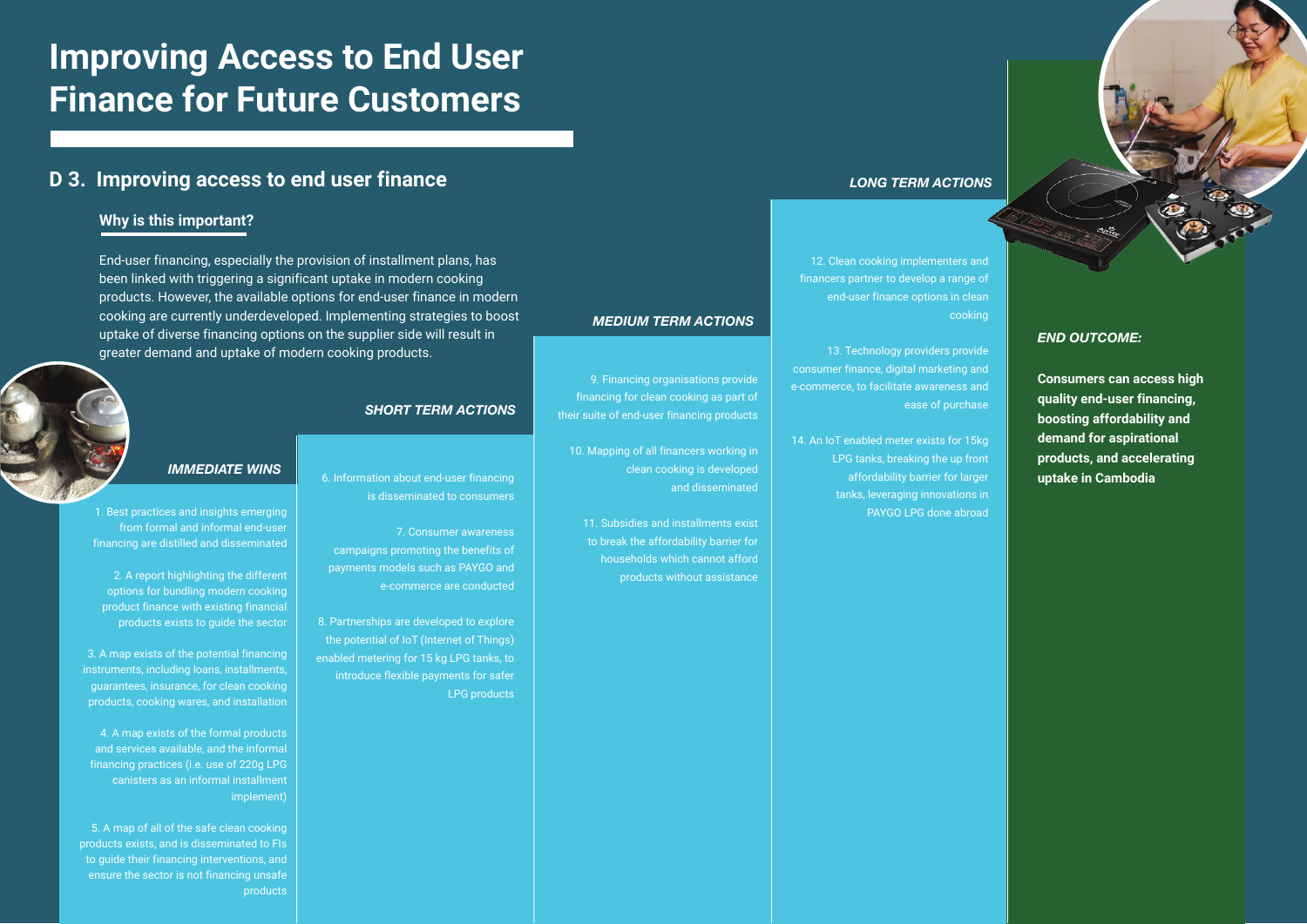#### *IMMEDIATE WINS*

#### *SHORT TERM ACTIONS*

*MEDIUM TERM ACTIONS*

## *LONG TERM ACTIONS* **D 4. Improving Safety Standards**

1. A dedicated Safety Taskforce exists within the CCCC

2. Safety standards and enforcement guidelines are developed for LPG across the entire value chain

3. Financial incentives to promote safety across the value chain of modern cooking products are identified

4. Safety guidelines for electrical wiring and household electricity supply are enforced through regulating housing developers

5. A certification program for certified safe electricians helps create local focal points for improving appliance safety and extending the productive life of a modern cooking appliance

produced electric cooking products **END OUTCOME:** 

6. A stakeholder mapping of the existing quality and safety testing and accreditation ecosystem exists

 7. Safety messaging, including identifying safe products, installation is embedded into SBCC campaigns and product sales and marketing materials

8. Consumer guidelines on identifying and sourcing safe products, and their installation are developed and disseminated

9. All safety information on imported products is localised

10. Testing mandates and capacity of existing labs are expanded, enabling them to reach standards for local accreditation of LPG and domestically produced electric cooking products

11. Government-run LPG refilling centers conforming to the appropriate safety guidelines are established

> 12. A 'Safety mark' for accredited safe modern cooking products is established

13. The 'safety mark' and related messaging is disseminated to consumers and sector stakeholders

14. Existing labs expand their testing mandates, testing volumes, and capacity to reach standards for regional accreditation of LPG and domestically produced electric cooking products

15. Existing labs expand testing

mandates, testing volumes, and capacity to reach ISO accreditation standards and

provide endorsed labelling using the 'safety mark' for LPG and domestically

> **Products available on the market are rigorously tested and accredited across the value chain and customers trust in the safety of clean cooking products**

Currently, safety across the value chain is a concern, especially for the entire LPG value chain - including refilling, bottling, handling and distribution. For electric cooking products, products are perceived as more safe - however, there are fears of electrocution due to unsafe installation. Issues around safety, both actual and perceived, need to be overcome to ensure a large scale transition to modern cooking. Strengthening safety labelling standards, and improving the adoption of those standards is required to ensure safer quality modern products are adopted by future customers

# **Improving Safety Standards for Modern Cooking Products & Services**

#### **Why is this important?**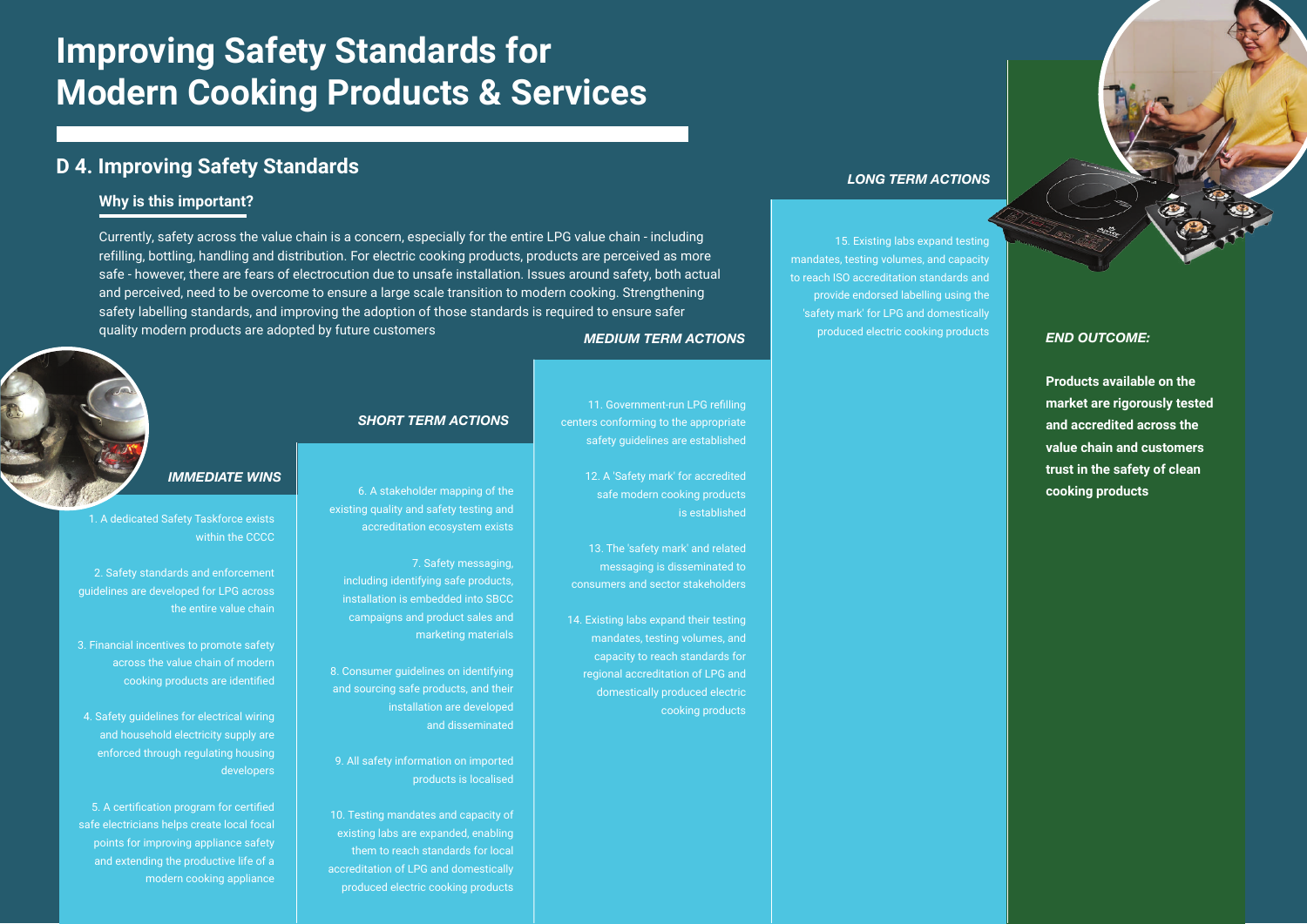**Sector provides new and appropriate end-user financing options which make the right products affordable for end-users.**

**Existing last mile suppliers have the financial support to de-risk their investments in new product lines, and develop supply chains to scale adoption of modern cooking products in rural areas**

4. The feasibility of providing Results Based Financing (RBF) and Carbon Credits for distributors in the last mile is assessed through sales pilots

5. The long term success of RBF mechanisms in enhancing demand and strengthening supply of modern cooking productions is evaluated through small scale pilot projects

6.Risk sharing agreements between micro-finance institutions, last mile distributors, and development programs have been developed, to scale small appliance loans in the last mile

7. National RBF program is launched

based on pilot learnings

8. The performance of various supply side financing initiatives such as cashflow based repayments, liquidity loans for purchasing stock, loan incentives to

retailers (per unit sale) has been evaluated

9. Early-mid stage enterprises showing success and socio-ecological impact have

been linked with impact funds, grants

and investment

10. A Clean Cooking Investment Readiness Program is implemented to prepare mid stage SMEs to secure investment

11. A PPP exists which provides working capital and liquidity loans for purchasing stock

12. A Clean Cooking Investment Readiness Program is implemented to prepare mid stage SMEs to secure investment

13. A PPP exists which provides working capital and liquidity loans for purchasing stock

#### *IMMEDIATE WINS*

#### *SHORT TERM ACTIONS*

*MEDIUM TERM ACTIONS*

## *LONG TERM ACTIONS* **S 1.1. Financing the Right Products**

There is currently no identification of specific modern cooking products which are most appropriate the Cambodian market and suitable for end-user financing. Existing small businesses at the last mile are an important part of the last mile supply chain. In order to enter and scale the modern cooking market, they need to bear financial and operational risks. Reducing the risk of doing business for them is needed in order to reach more rural households

#### **Why is this important?**

1. The sector has identified a range of products on the market that are best suited (based on price, safety, quality, and cooking cultures) for end-user financing. A financing strategy recommending mechanisms for scaling demand for the most suitable products is shared with suppliers and stakeholders

2. DFI's and MDBs play key role in mobilizing larger pools of funding, and as allies in helping shape government and policy making agendas for modern cooking

3. Financial Institutions, SME's and last mile distributors work together to introduce finance options (consignment procurements, credit lines, installments, flexible payments and free trials) to their customers

# **Supply Side Financing for Appliance Providers**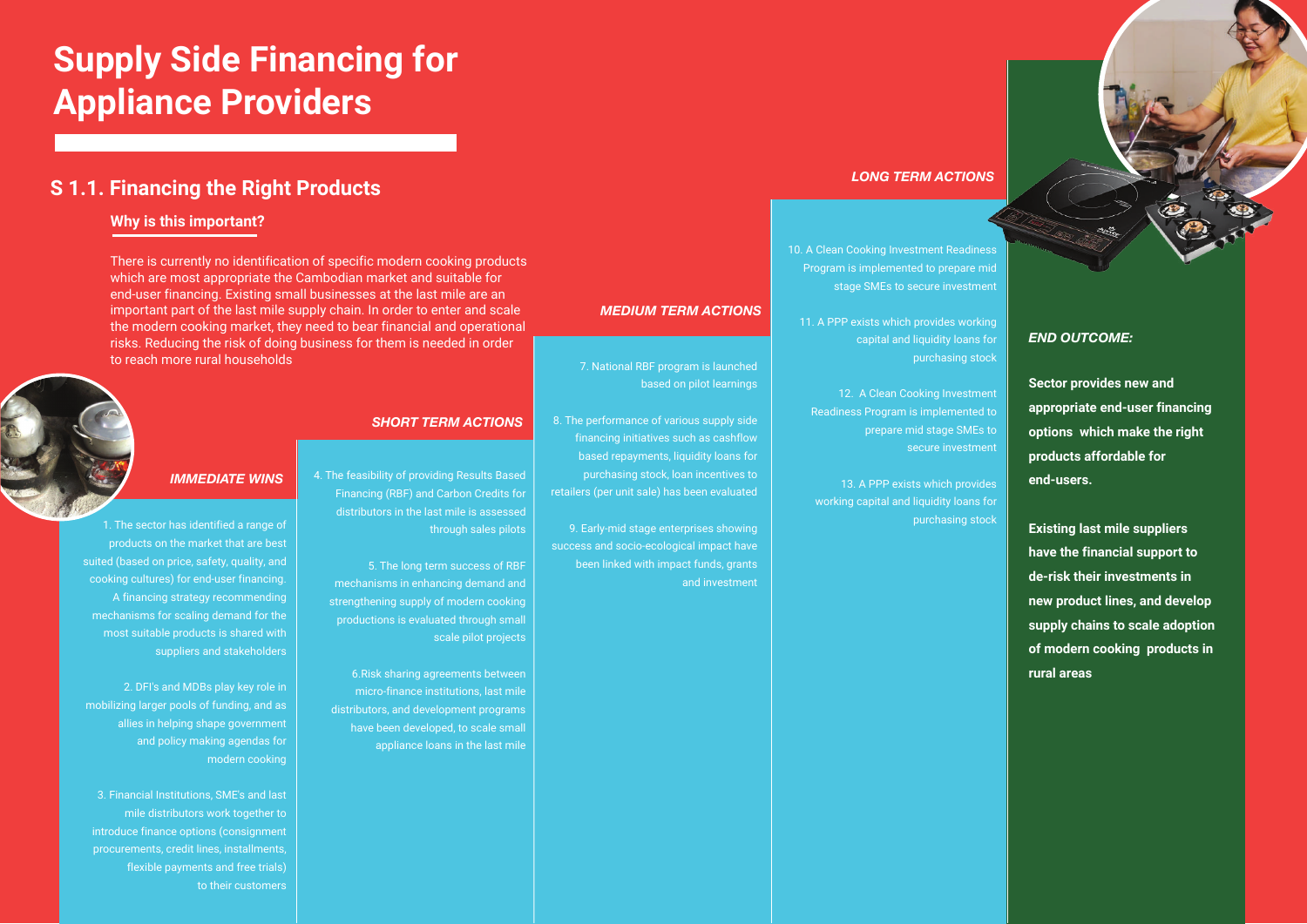**Affordability mechanisms which reduce barriers to entry especially for the poorest are easily accessible and widely used, ensuring a large scale transition to modern cooking products**

## **S 1.2. End User Financing**

In order to ensure that no households are left behind, mechanisms to boost affordability are vital to scaling adoption of for energy-efficient and safe cooking especially in rural Cambodia

#### **Why is this important?**

1. Clear guidelines exist detailing the customer segments to be served by affordability mechanisms

2. Recommendations exist related to how modern cooking product suppliers can integrate affordability mechanisms in their product offering

3. FIs and MFIs successfully bundle new financing offerings for modern cooking products

4. The feasibility of scaling peer-to-peer micro loans in Cambodia is assessed through launching financing platforms such as KIVA

5. Subsidy programs are rolled out for households unable to afford modern

cooking products without any

financial assistance

6. Carbon emissions reductions

achieved from sales of modern cooking are measured and shared with donors/

development project financiers

7. A carbon financing audit is introduced which details pathways to using carbon financing to break the affordability barrier for the poorest households



#### *SHORT TERM ACTIONS*

*MEDIUM TERM ACTIONS*

#### *LONG TERM ACTIONS*

# **Supply Side Financing for Appliance Providers**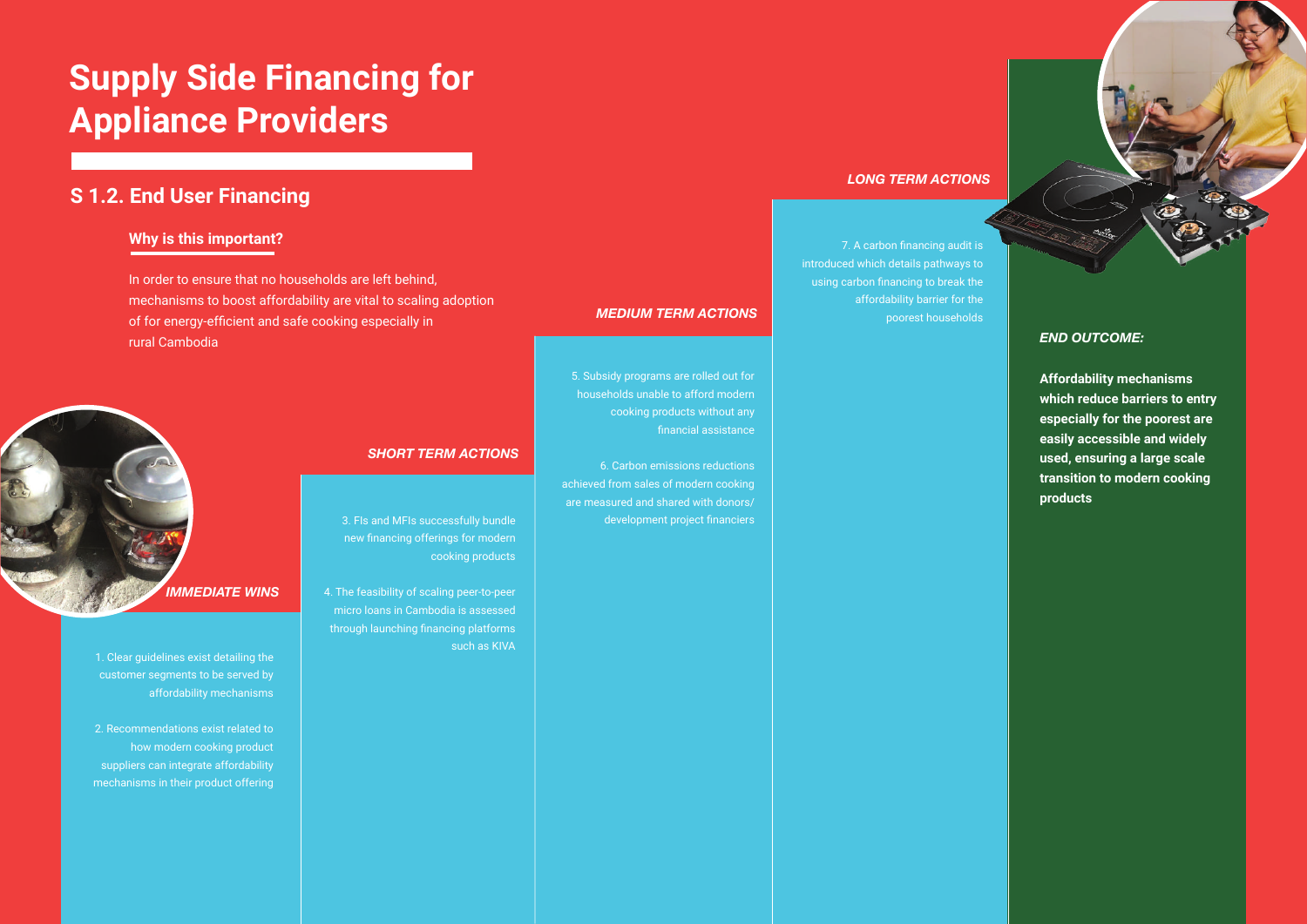## **S 1.3. Securing Public Investment and Incentives**

Enabling equitable access to modern cooking for all requires unlocking a larger amount of public funding than is currently available to the sector. This public financing can be used to boost affordability and ensure that no one is left behind

#### **Why is this important?**

#### *IMMEDIATE WINS*

#### *SHORT TERM ACTIONS*

#### *MEDIUM TERM ACTIONS*

## *LONG TERM ACTIONS*

1. Advocacy for the inclusion of modern, clean cooking in health projects creates interest for MoH and DPs such as ADB and WB to provide additional financing with flexible repayment terms. These will address finance gaps in current interventions

2. A smart subsidy guideline is developed for modern cooking which details mechanisms for subsidizing pricing for rural vulnerable households, whilst avoiding market distortions

3. The implementation of robust monitoring and evaluation mechanisms help ensure utilization of funding is used for targeted subsidies to ID Poor populations, therefore avoiding the creation of market distorting effects

4. Tax incentives for modern cooking products are introduced by the government, similar to those introduced for relaxing import duties and taxes for electric vehicles and solar panels

5. A platform for encouraging entrepreneurship titled 'Women in Modern Cooking' shares business success stories and offers incubation support through public funds

6. The modern cooking agenda is added into existing and planned policy frameworks including Natural Resource Management (MoE), Green Buildings (MoE), National Energy Efficiency Policies (MoE and MME), Circular Economy (MoE), and Energy Technology Roadmap (MISTI), and into the nation wide planning for

ministries, to create pathways for financing of clean cooking products through the MEF

#### *END OUTCOME:*

**Public financing is used to boost affordability, competitiveness and accelerate uptake of clean cooking products**

# **Supply Side Financing for Appliance Providers**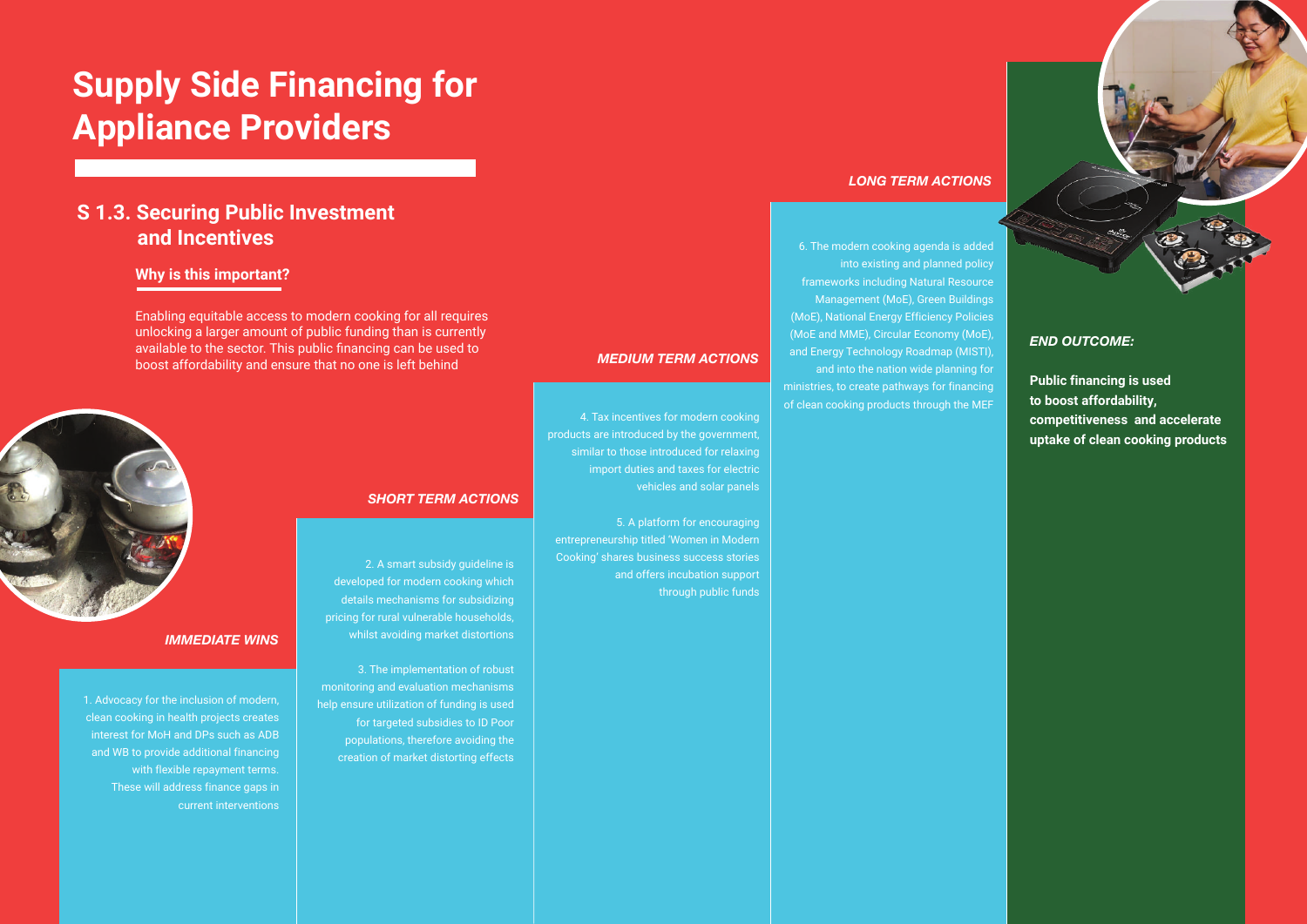**The last 350 un-electrified villages are now electrified, and clean cooking technology providers have worked synergistically with MG developers to provide remote rural HHs with electric cooking products, in the process, boosting consumption and therefore profitability of MGs**

## **Increasing Electric Cooking Uptake on Mini Grids**

## **S 2. Reaching Un-Electrified Villages through Mini-Grids**

350 villages in Cambodia remain un-electrified, and it is not commercially viable to connect them through Grid extension. Electrifying these villages is crucial for leaving no-one behind in Cambodia's electrification and clean cooking transition

#### **Why is this important?**

3. The mandate of Rural Electrification Enterprises (REEs) has been expanded to the provision of services including but not limited to: electric cooking, water pumping, lighting (including public street lighting), resulting in a boost in their profitability

4. A range of energy efficient electric cooking solutions such as rice cookers and electric pressure cookers are marketed by the REEs to mini grids households

5. Targeted behavior change messaging is deployed through the sales and marketing activities of the REEs promoting modern cooking solutions

1. The \$6million earmarked for mini-grids under the Rural Electrification Fund (REF) is repurposed to provide Viability Gap Funding (VGF) for mini-grids in the remaining 350 un-electrified villages

2. Partnerships with mini-grid technology providers and modern cooking product providers are established to service those villages



#### *SHORT TERM ACTIONS*

#### *MEDIUM TERM ACTIONS*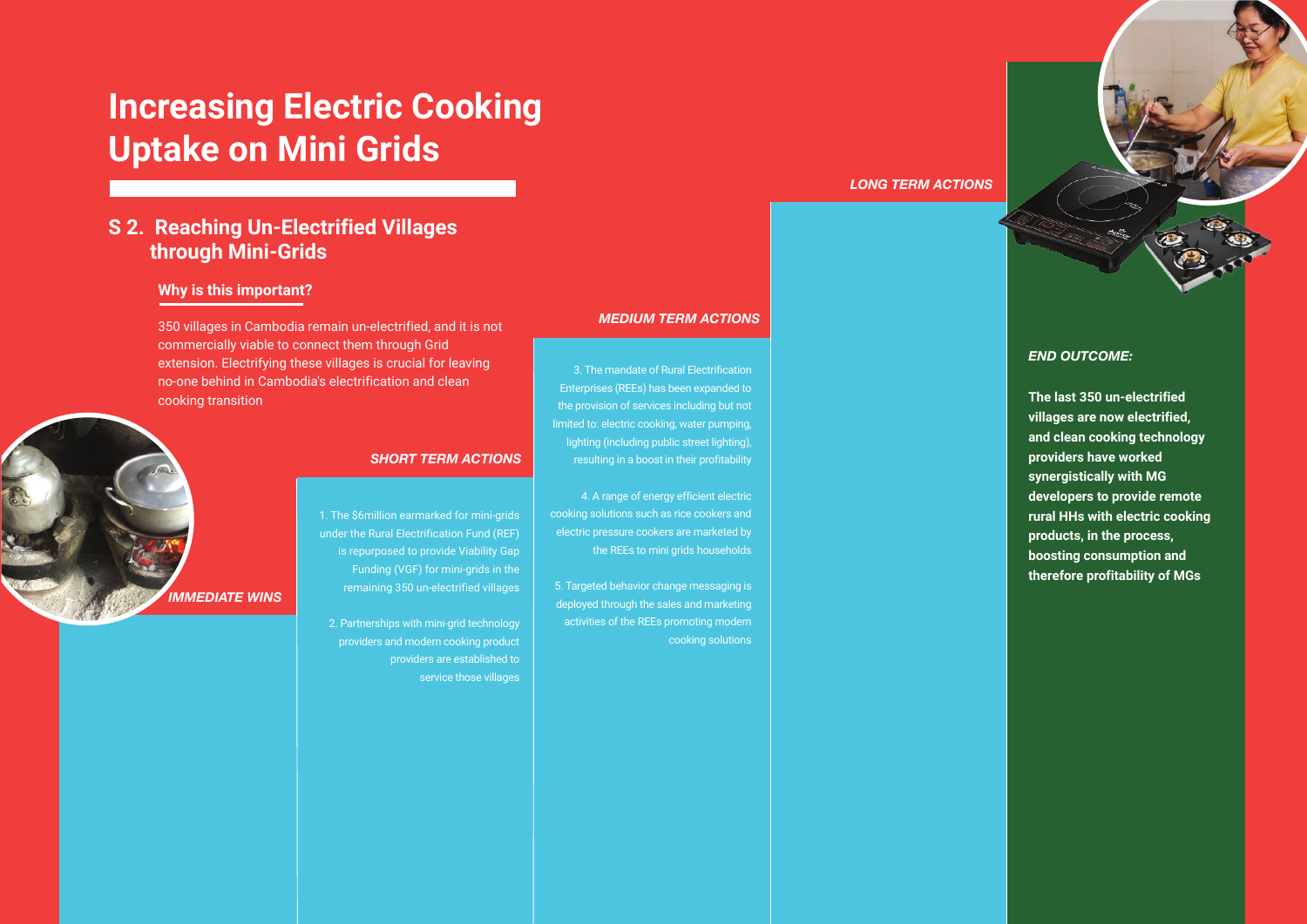#### **Why is this important?**

#### *IMMEDIATE WINS*



*MEDIUM TERM ACTIONS*

#### *LONG TERM ACTIONS*

Currently, the share of coal in electrifying Cambodia is 41%, with diesel contributing a further 7.6%. The remaining 49.6% is generated by renewable energy. The cost of coal electricity generation for EDC is between 1.4 and 2.4 times the cost of solar or wind, and is becoming more economically unappealing.

1. The socio-economic and ecological benefits of switching from coal powered to RE electrification (including increases in energy sovereignty and increase in competitiveness of SMEs) are calculated and disseminated to policy makers

2. The negative impacts to Cambodia's economy if suppliers who are pledging to decarbonize their supply chains leave Cambodia are calculated and disseminated to key decision makers

3. The benefits of solar electrification, including price competitiveness compared with coal, ease, modularity, and speed of installation are disseminated to decision makers

4. Solar and wind projects are structured and presented as more viable and profitable alternatives to coal powered electrification, with an evidence base developed based on the experiences of other countries (including China and Australia)

5. Business models and technical analyses focusing on maximising the feasibility and viability of solar and wind energy exist, providing crucial project development information to facilitate decision making for policy makers

6. Investment in research and development is leveraged for solar and wind projects showing high levels of feasibility and viability (especially for key areas such as solar energy storage)

7. Increase the risk appetite for projects diverting from 'business as usual' by

investing in human resources,

infrastructure and technology related to electrification through renewable energy

8. Existing programs focusing on strengthening Cambodia's grid are xpanded to increase the share of electrification coming from renewable energy - examples include AFD's Grid

Strengthening, ADB's power

planning programs

9. Policy and technical support for Electricity du Cambodge (EDC) exists, with a focus on energy efficiency, renewable energy and decarbonization

#### *END OUTCOME:*

**Cambodia's Grid is fully decarbonised as the grid is powered by 100% Renewable energy, ensuring that Electric cooking is truly clean and allowing Cambodia to reach Carbon Neutrality by 2050 resulting in 2.8% annual GDP growth and create 449,000, boosting Cambodia's competitiveness regionally and internationally**

# **Decarbonizing Cambodia's Electricity Production**

#### **S 3. Decarbonizing Cambodia's Electricity Production**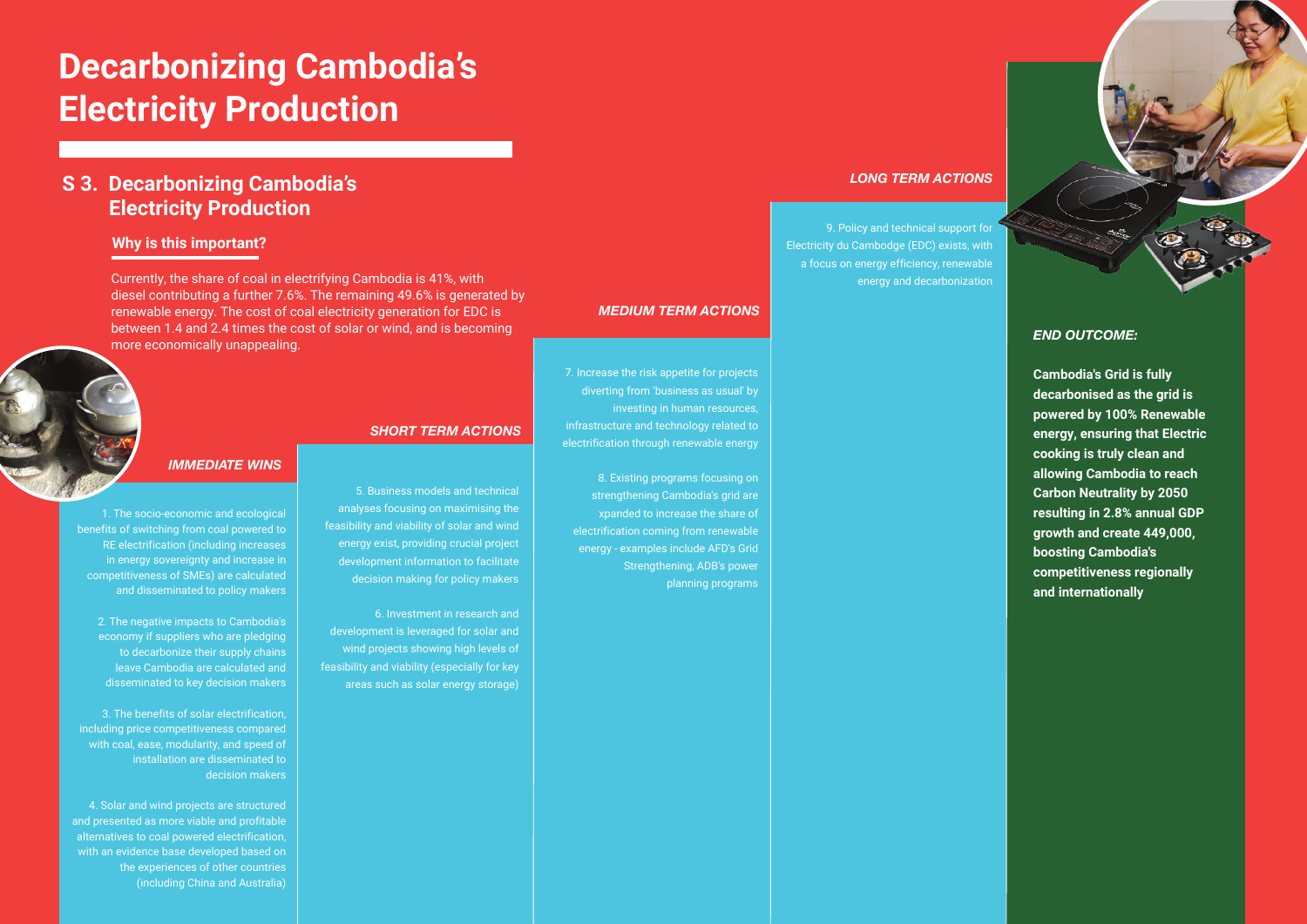# **Piggybacking Existing Last Mile Supply Chains**

#### **S 4. Piggybacking Existing Last Mile Supply Chains**

#### **Why is this important?**

1. Actors in the clean/modern cooking and WASH sectors explore possible synergies in their supply chains serving the same rural households

2. Modern cooking, rural electrification actors explore possible synergies in leveraging their existing supply chains reaching rural customers

3. Carbon offsets associated with drinking water provision to households - where water was previously was boiled - are captured and used to make a case for carbon financing

4. A suite of clean cooking communication tools for existing last mile value chain actors is repurposed from open sourced behavior change communication message. This helps them understand market potential, and convinces them to enter the market retailers in rural last mile areas.

5. Pilot projects leveraging last-mile supply chains in WASH and REE are deployed and evaluated for impact and effectiveness

6. Pilot projects leveraging last-mile supply chains in WASH and REE are deployed and evaluated for impact and effectiveness

7. Business, financial management and sales support is provided for last-mile suppliers entering the clean cooking sector

*END OUTCOME:*

**Existing last-mile suppliers enter the clean cooking sector, leveraging distribution networks and social trust already in existence at community level to facilitate distribution of clean cooking at the last-mile**



#### *SHORT TERM ACTIONS*

#### *MEDIUM TERM ACTIONS*

#### *LONG TERM ACTIONS*

Currently very few last mile distributors market modern cooking solutions to rural Cambodian customers. Creation of strong last mile networks between different enterprises could create win-win partnerships bringing modern cooking products closer to households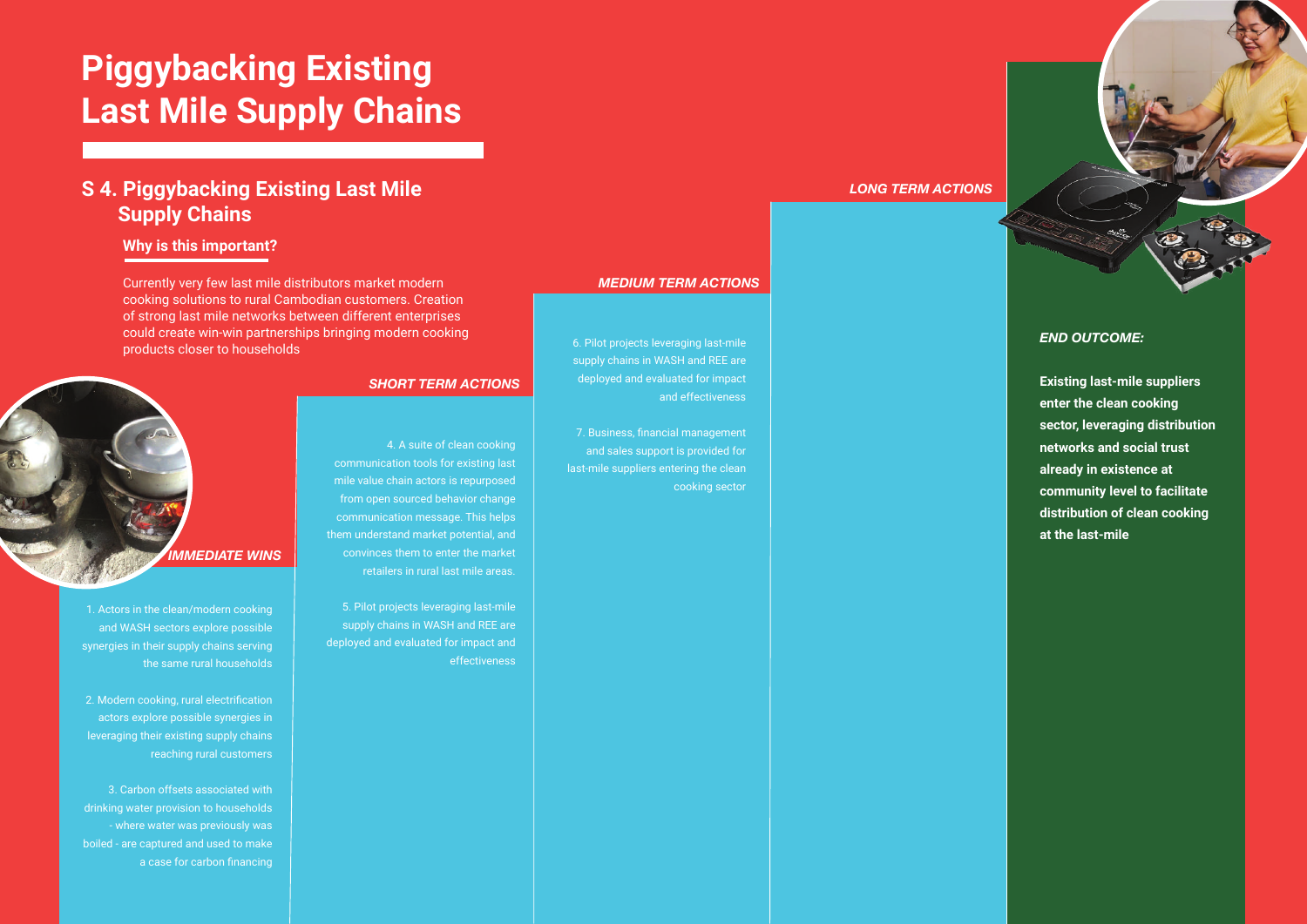## **Building the Capacity of Local Entrepreneurs to Develop Customer Centric Product Lines**

#### **Why is this important?**

*END OUTCOME:*

**Domestic production of clean cooking products in Cambodia boosts affordability, makes culturally relevant products locally available and reduces supply chain disruptions**

1. Sector wide prioritisation of the best products to import is done, based on product quality, longevity, price, energy efficiency, compatibility with grids in rural and urban areas and safety

2. Technology Providers and Importers Partner to import the best products and bring down the price of clean cooking products

3. Training sales team led by women who deeply understand the needs of women in rural kitchens results in increased sales 4. Intellectual Property Rights Policies are released, providing guidance for domestic manufacturing and safeguarding against imports of low quality, copycat cooking products

5. Parts manufacturing entities present in Science, Technology and Innovation (STI) Parks and Special Economic Zones (SEZ) in Cambodia and leverage their existing capacity, to produce spare parts to expand after-sales service capacity

6. Financing (including import tax incentives) for domestic producers is available to help them absorb upfront costs associated with R&D

- are designed for western customers means product-market fit is Cambodia does not have local manufacturing, leaving suppliers at risk of global supply chain disruptions especially due to COVID-19. The cultural relevance of the available products that sub-optimal. Finally, costs can be prohibitive especially due to import tariffs and shipping costs.

> 7. Local technical capacity of universities in Cambodia, including Innovation Hubs such as ITC's Research and Innovation Center (RIC) and existing programs such as the Techno-Innovation Hub are leveraged to strengthen R&D for clean cooking

9. Local clean cooking assembly capacity (with imported spare parts)

is established

10. Local maintenance and repair capacities exist, resulting in an improvement in the quality and a reduction in the costs associated with after sales service, and a reduction in the impact of e-waste from the clean

cooking sector

11. A Public-Private Standards entity exists to supplement the capacity of MISTI and NIS to regulate and mainstream quality and standards testing for locally produced clean cooking products

12. The Standards Institute is able to provide ISO certification

> 13. A suite of high quality, locally produced clean cooking products exists on the market



#### *SHORT TERM ACTIONS*

*MEDIUM TERM ACTIONS*

#### *LONG TERM ACTIONS*

#### **S 5. Building the Capacity of Local Enterpreneurs to develop customer centric product lines**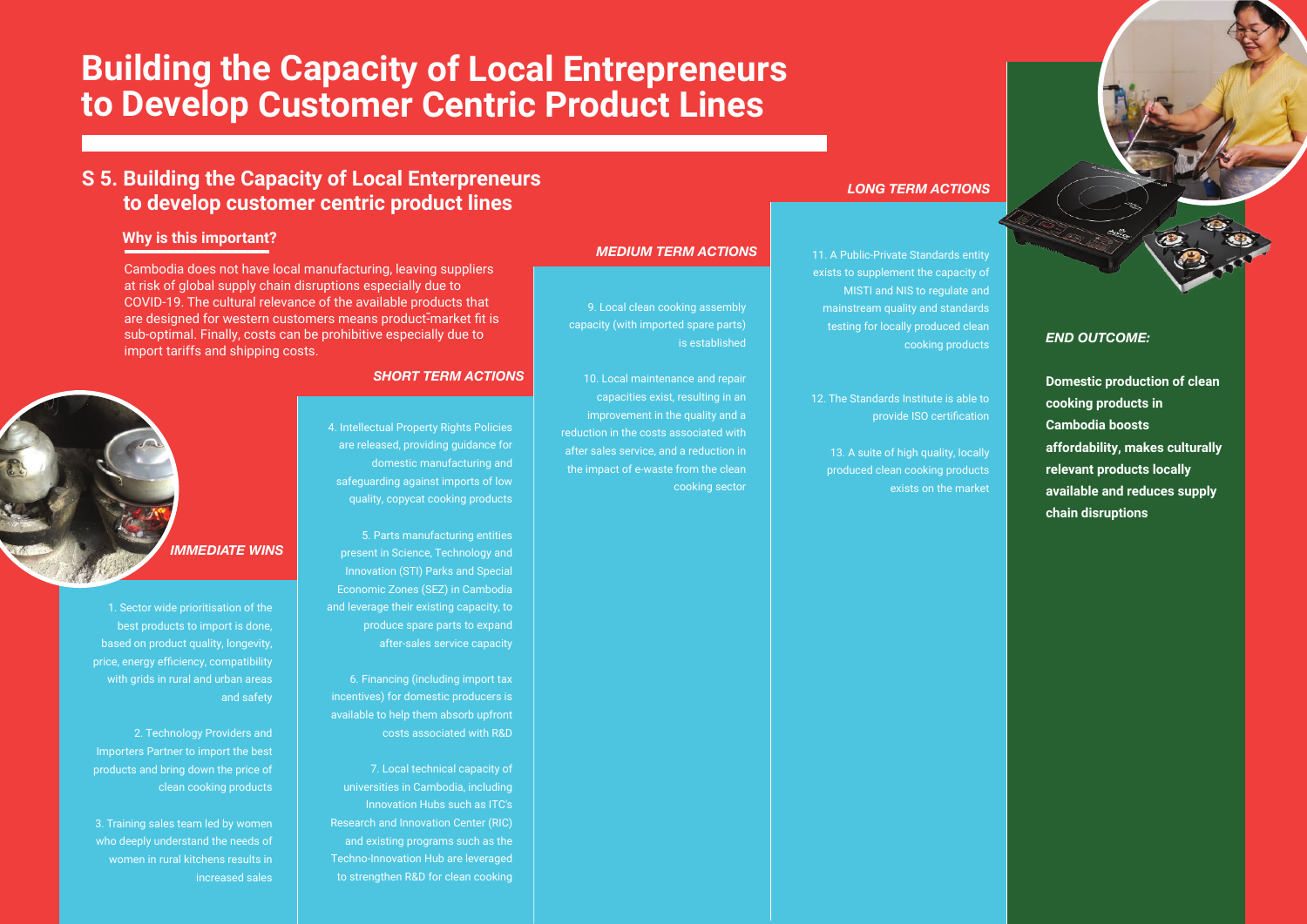**LPG and Electric Cooking products on the market are certifiably safe, high quality, and energy efficient. Consumer awareness on safety standards enables them to identify safer cooking alternatives.** 

5. Policy development workshops inviting a range of stakeholders to co-design compliance standards for safe LPG practices for suppliers, and safety labelling requirements for electric cooking appliances

6. Effective policy implementation by multiple sector stakeholders creates supplier accountability for following the right appliance/fuel safety standards

7. The sector introduces voluntary safety standards which suppliers can opt to use until legally binding standards exist.

8. Products that have strong safety records are celebrated through national awards and recognition 9. Newly developed safety standards are promoted widely through consumer awareness campaigns covering safety, efficiency, labelling and product performance indicators

10. The establishment of new redressal mechanisms allows consumers to share concerns about products and accidents publicly

11. Voluntary safety standards are underpinned by regulations to become locally certified standards. New products entering the market need to comply with locally certified standards

12. Cambodia joins ISO/CE international standards process to enhance credibility of labs

13. Policy mandates around e-waste, minimize the end of life including development of e-waste resource economy

## **Safety Standards for Products**

#### **E 1. Improving Safety Standards for Products**

Safety can be a strong motivator for end-users to take up modern cooking. The proliferation of unsafe, low quality products poses a risk to the growth of this sector, and the perception of clean cooking as safe. Regulations and guidance are critical towards ensuring maximum benefits of modern cooking to customers

#### **Why is this important?**

1. Existing national facilities with appliance testing knowledge and capacity are identified and commissioned to develop local testing capacity and test protocols

2. Government ministries engaged in the creation of standards and appliance labelling policy provide support / collaborate with national facilities to implement the policy mandate

3. Independent market studies conducted by research institutes identify cooking products in the Cambodian market that already satisfy international safety standards (CE/ISO). This knowledge is shared with local distributors to safeguard against marketing of unsafe products

4. The level of safety risks associated with different cooking products in Cambodia is well understood. Practical recommendations are developed for government and policy makers

#### *IMMEDIATE WINS*

#### *SHORT TERM ACTIONS*

## *MEDIUM TERM ACTIONS*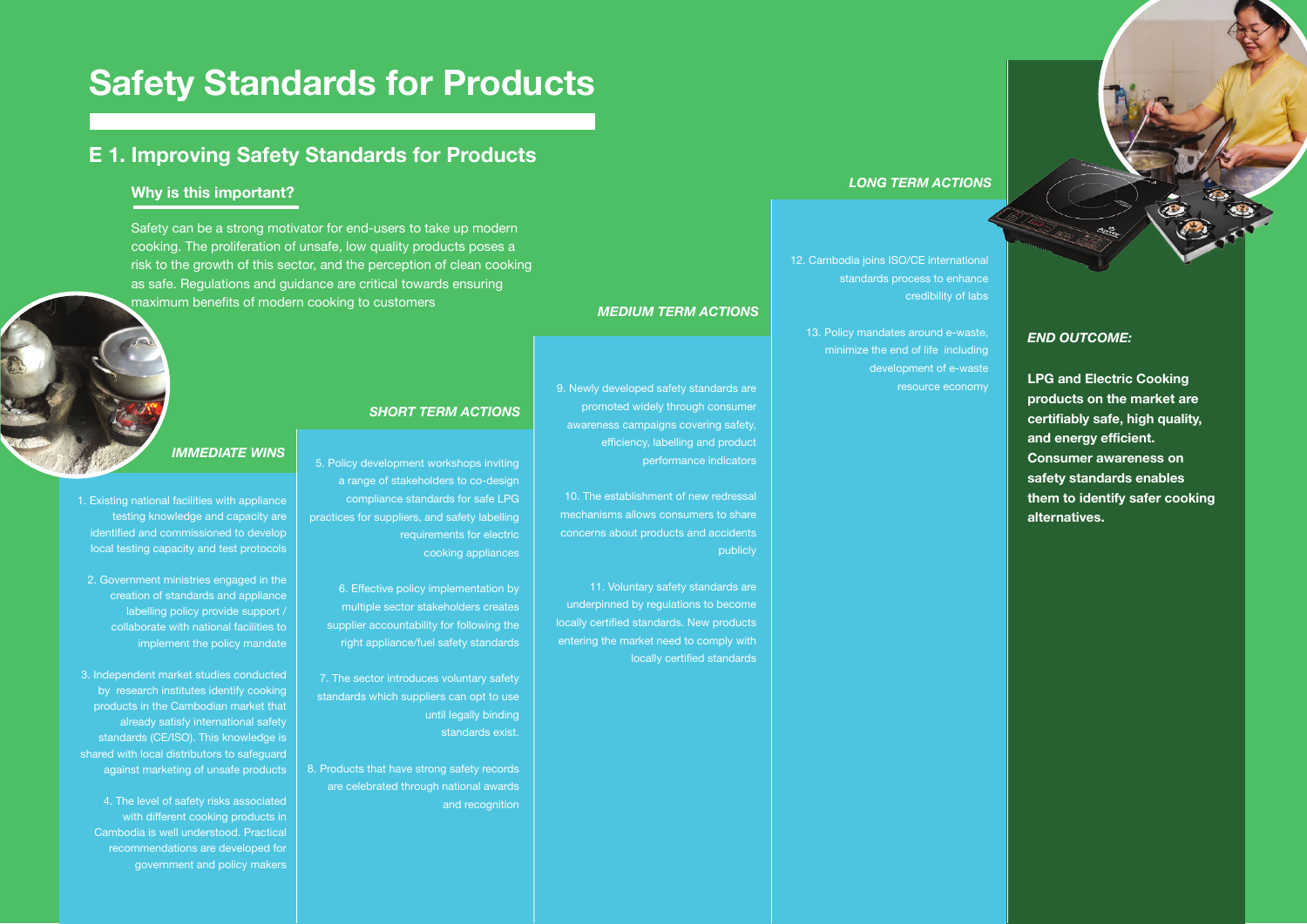**Behavior change communication triggers rural households to minimize biomass use and move them on a path of modern cooking.**

**A boost in uptake of modern cooking due to targeted and consistent SBCC campaigns is ensured**

3. The SBCC toolkit is officially launched, an event for disseminating SBCC tools and best practices for the SBCC implementers is organized

4. SBCC materials are shared with small businesses marketing products access to the SBCC toolkit to enable them to create demand in their communities

5. Funding and partnerships are identified to support multi-partner implementation of a nation wide SBCC initiative

6. Community level focal points are identified and equipped with the tools and training conduct behavior change communication across all Cambodian provinces

> 7. Health centers and schools are leveraged as a key channel for SBCC messages

8. A monitoring and evaluation study is conducted to measure the extent of behaviour change in communities and to inform the future strategy for SBCC projects

9. Throughout multiples stages of campaign deployment key national government departments are involved in reviewing results and assessing next steps

## **'Open Source' National Behaviour Change Communication Tools**

#### **E 2. 'Open Source' National Behaviour Change Communication Tools**

There is an existing pool of organisations who are championing SBCC in clean cooking. Aligning and synergising their efforts will ensure the sector can share best practices, align messaging and tools, and provide community implementers with targeted messaging of proven effectiveness

#### **Why is this important?**

1. The efforts of different organizations engaged in SBCC are aligned to a common goal. An SBCC toolkit leveraging best practices in key messages, specific audiences, channels and tools is developed.

2. A range of SBCC artefacts such as posters, videos, flip charts and other mass media tools to facilitate delivery of consistent messages across multiple implementers and communication channels

*IMMEDIATE WINS*

#### *SHORT TERM ACTIONS*

#### *MEDIUM TERM ACTIONS*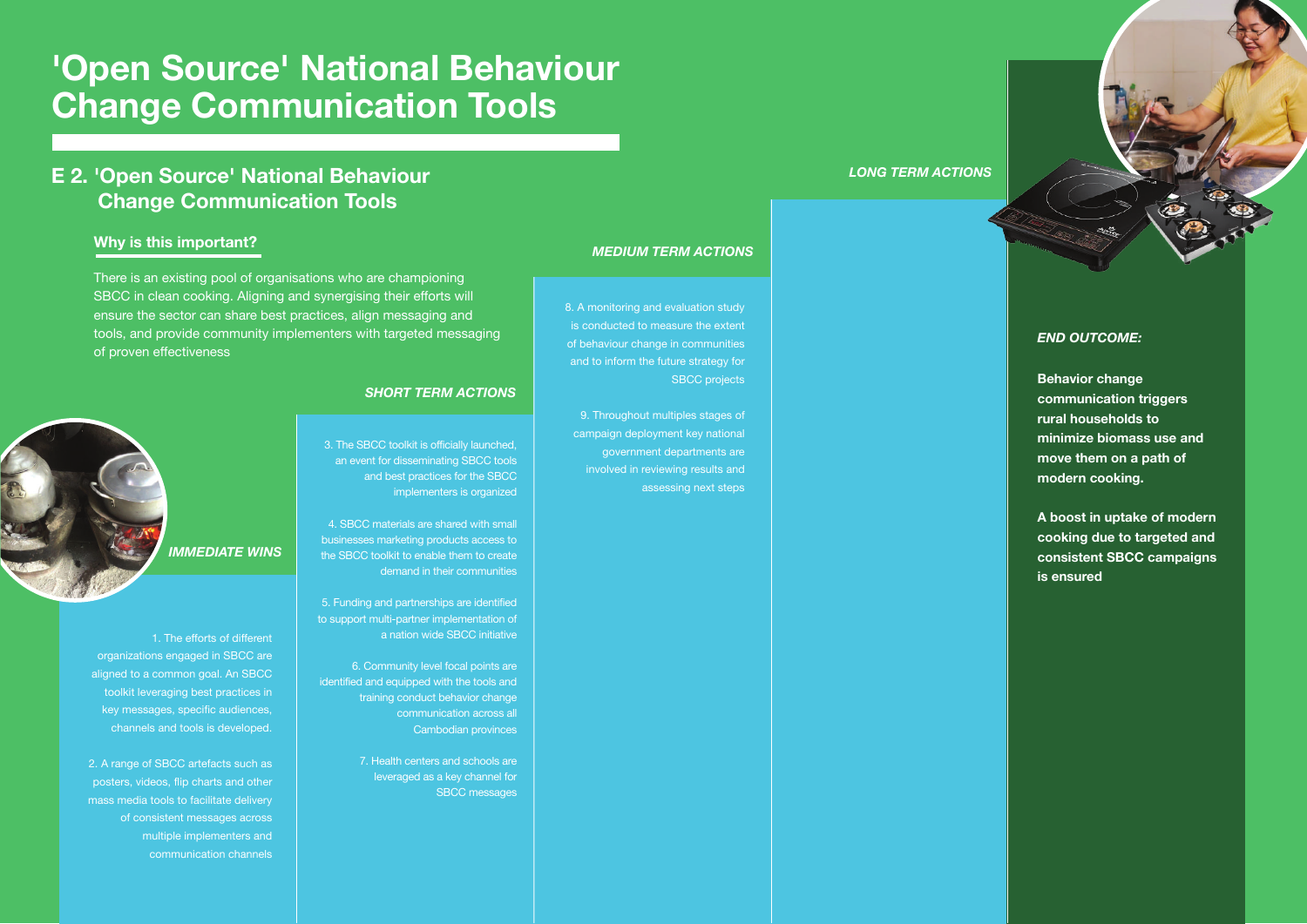**End of life issues with modern cooking solutions are managed by policy and investments extending product life cycles, reducing throwaways, stimulating local repair industry and create a push for government to support the homegrown companies**

incentives to the 'early adopting'

businesses who agree that they will either take back products at end of life cycle or engage in the repair and refurbishment.

5. A local skills training program sparks an emergence of last mile technicians, who repair components of modern cooking products, reduce the most common points of product wear and tear and

reduce throwaways

6. A localized service for recharging

depleted solar batteries for rural last mile

customers reduces costs of

energy access

6. A legal basis for enforcing compliance standards is developed in consultation with government and private sector enterprises. Import restrictions and procedures reduce the amount of low quality products entering the market

7. Countries with evidence of successful policy implementation and legal frameworks around e-waste are adopted for Cambodian policy making

8. With sufficient economy of scale in the long term, a centralized e-waste collection facility allows for extraction of precious metals and valuable materials, developing a new resource economy.

## **Reducing end of life cycle e-waste**

#### 4. Voluntary compliance standards offer *IMMEDIATE WINS*

#### **E 3. Reducing end of life cycle e-waste**

Low levels of e-waste recycling is a significant area of concern, the fate of the e-waste in Cambodia is largely unknown. Scale up of modern cooking requires critical attention to ensure that we do not transition from mitigating household air pollution and move into lack of e-waste management. For a large scale transition to modern cooking, developing systems of reducing, reducing and recycling of appliance spare parts is necessary

#### **Why is this important?**

1. Awareness campaigns are deployed to increase knowledge and encourage customers to choose durable, longer lasting products that match cooking needs

2. Environmental impact assessments quantifying emissions and waste generation impacts of cooking fuels and different types of cooking devices build an evidence base for government to invest in centralized waste collection systems

3. Cambodian enterprises are incentivized to buy high quality products and operate leasing/ rent to use, business models offering high quality after sales services. This extends the product life cycles, reduce throwaways

*SHORT TERM ACTIONS*

#### *MEDIUM TERM ACTIONS*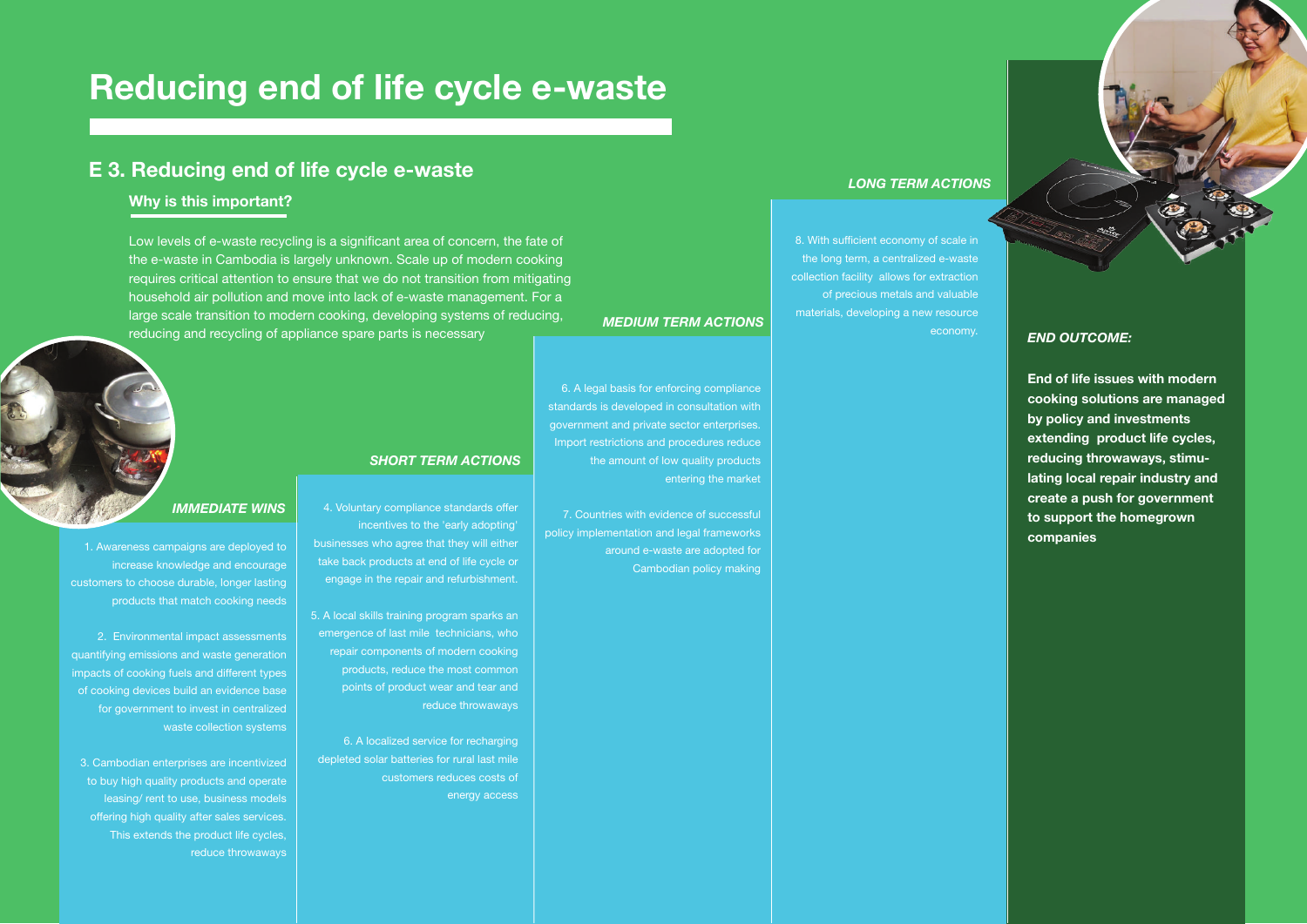**Modern Energy Cooking Projects in Cambodia are clear on the processes required to secure carbon financing and successfully secure investment to enhance capital liquidity, or make other business investments enhancing their profitability**

3. A Carbon Finance Portal is developed for the sector to boost access to latest information on carbon markets, best practices in accessing carbon finance, and facilitate connections between implementers and leading carbon financiers in the EAP region

8. Verification costs are reduced through digital technology. A set of digital tools and sensors are recommended to projects to help them remotely quantify and verify emissions, creating proof of carbon credits eligibility

4. Carbon finance Services providers develop mechanisms to finance the identification, registration and implementation of carbon projects to increase investment

5. Country specific data establishing a baseline on how people are cooking and the emissions released creates a standard set of metrics and co-benefits that help measure viability of carbon projects 6. Clean cooking is integrated into the governments NDC's including the development of standardized compliance frameworks to qualify projects, channel funding

7. New carbon Funds are generated through Cambodia's NDC which allowing for reinvestment back into local clean cooking projects

9. Case studies of successful projects demonstrating multiple co-benefits of modern cooking projects attract new funders/buyers

> 10. A Carbon Credits incubator program is launched selecting development projects with high potential for modern cooking transition. Technical support and digital verification helps setup projects for success

# **Promote Access to, and Utilisation of, Carbon Funds**

#### **E 4. Promote Access to, and Utilisation of, Carbon Funds**

There are opportunities to leverage financing from untapped carbon markets. However, the awareness and demand for these sources is low. The process to secure these funds are unclear, and local projects are not connected with carbon financiers

#### **Why is this important?**

1. A step-by-step toolkit to educate stakeholders on carbon financing is developed to help businesses understand it's potential

2. A common compliance standard and methodology generates consensus on the most effective process for measuring viabilit of carbon projects

#### *IMMEDIATE WINS*

#### *SHORT TERM ACTIONS*

#### *MEDIUM TERM ACTIONS*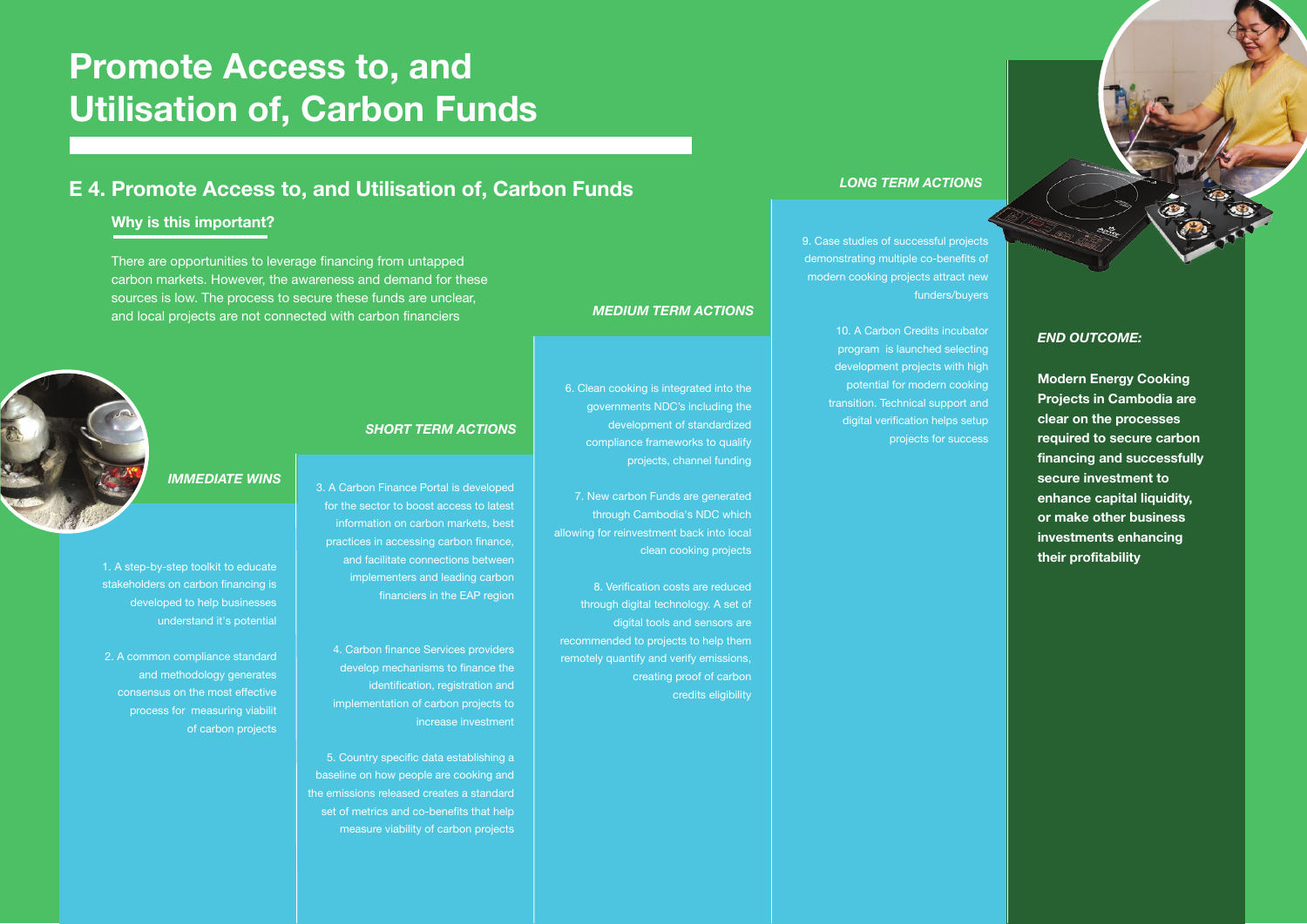**Suppliers have linkages with key support organisations and each other, to share learnings, successes and challenges, and boost their ability to market and provide clean cooking products**

#### 5. The platform is represented as part of

regional network, national level partnerships are established within regional networks

6. The B2B platform advocates for addressing product import issues, tax incentives and develop links to policy makers

- 7. The platform connects suppliers with real estate developers and condo owners (especially those following MoE's Green Building Code), and helps them unlock new avenues of growth
- 8. The platform provides SME support through a business incubation program for suppliers, providing them with support for their operations, business model development, marketing, navigating import tax, after sales service and financial literacy

2. A national platform/group of suppliers and support organizations is established, with the aim of strengthening supplier

9. Aggregate suppliers through the platform to create the economies of scale required to qualify for carbon financing

# **A B2B Matchmaking Platform to Build Supplier Capacity**

#### **E 5. Create a B2B Matchmaking platform to build supplier capacity**

A number of suppliers providing modern cooking products lack key capacities in sales, marketing, distribution and management. Strengthening their capacities will better position them to serve more customers and scale demand

#### **Why is this important?**

1. A clear value proposition is developed

and disseminated to attract prospective members

> capacity to produce and distribute cookstoves

3. Tools and processes for sharing success

stories of best business practices

are established

4. A governance structure is established at the national level of the platform, including

> allocation of leadership roles and establishment of key partnerships



*SHORT TERM ACTIONS*

*MEDIUM TERM ACTIONS*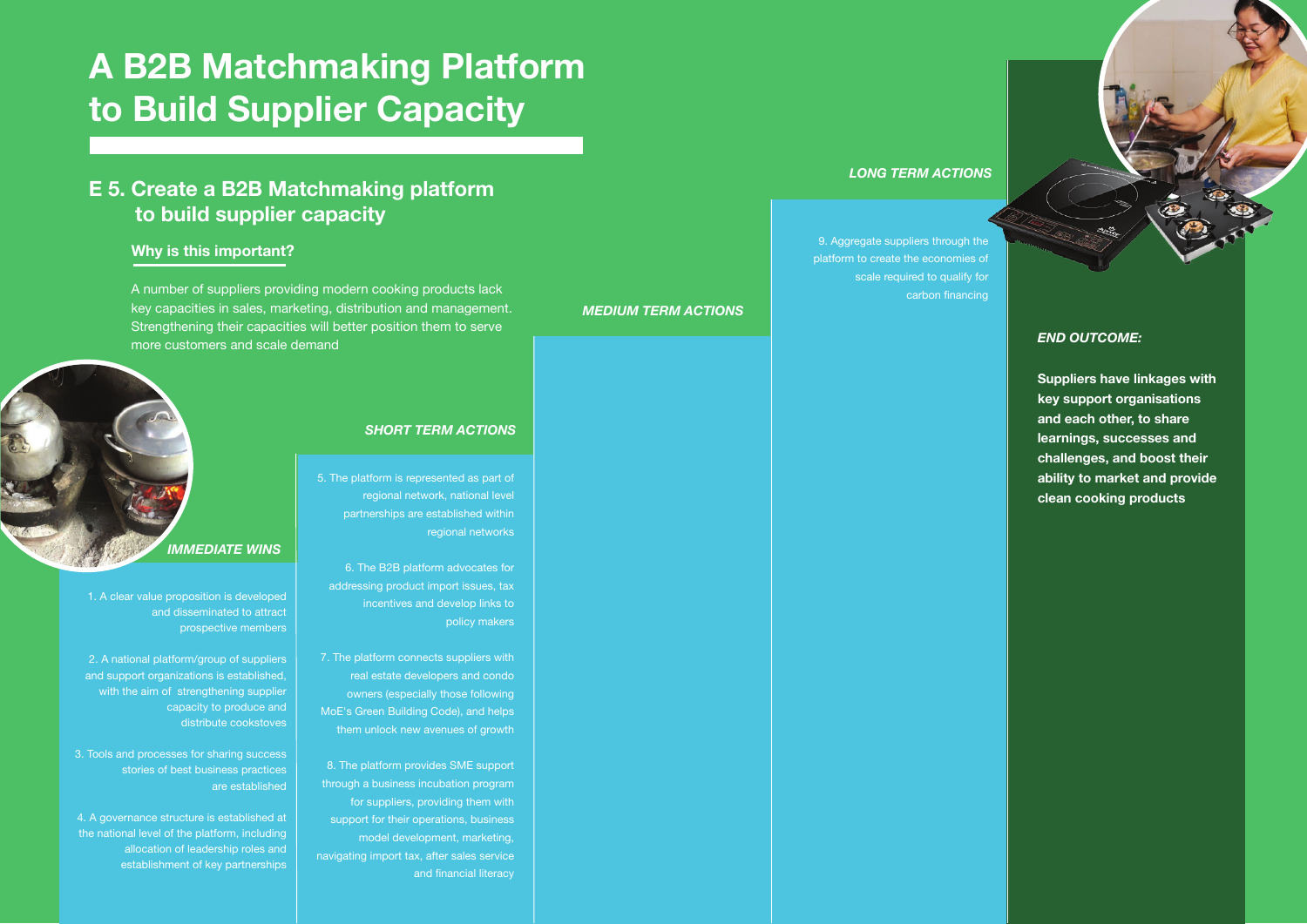**The sector collects, disseminates and leverages data, analytics, knowledge and information in order to develop evidence based project strategies, guide interventions and refinements, and source financing, thus accelerating the uptake of clean cooking**

8. The forecast of projected demand is refined based on ongoing research, with the outputs and underlying hypotheses shared with the broader sector

6. A forecaast of projected demand for modern cooking products under different scenarios and targets is created to guide sector interventions

7. National targets for modern cooking adoption are established

9. An online knowledge repository for clean cooking is established which compiles all Canbodian modern cooking knowledge products

10. A M&E framework is established to evaluate the impact and effectiveness of interventions

11. The sector is clear on the importance of M&E and data collection for strengthening and expanding the modern cooking sector

An evidence base is established to inform

12. Research is regularly disseminated through sector exhibitions and workshops



## **Enhancing Knowledge Sharing and Transparency Across the Sector**

#### **E 6. Enhancing Knowledge sharing and transparency across the sector**

Knowledge collection and dissemination is critical in building evidence bases for clean cooking, evaluating successes andlimitations of projects, guiding future sector interventions and attracting new avenues of financing. However, right now, knowledge collection and sharing is minimal and informal

#### **Why is this important?**

intervention design and implementation

2. The evidence base is leveraged to communicate the importance of clean cooking and advocate for its inclusion in government planning

3. A mapping of the current state of cooking in target areas is done, similar to Sevea's 'Access to Drinking Water in Rural Cambodia' is done, identifying historical trends in uptake, intervention scenarios to reach access for all by 2030 and their corresponding budgets

4. Commune Schemes, showing electrification status, and clean cooking actors are created for target areas, with each commune scheme also identifying the most viable modern cooking fuel to transition to

5. A decision guiding tool, like the one created to suggest water supply provision strategies in rural areas in Cambodia, is developed to provide clear guidance of modern cooking transition strategies based on geography, electrification, tariffs and the maturity of the supply chain in the area

*IMMEDIATE WINS*

#### *SHORT TERM ACTIONS*

#### *MEDIUM TERM ACTIONS*